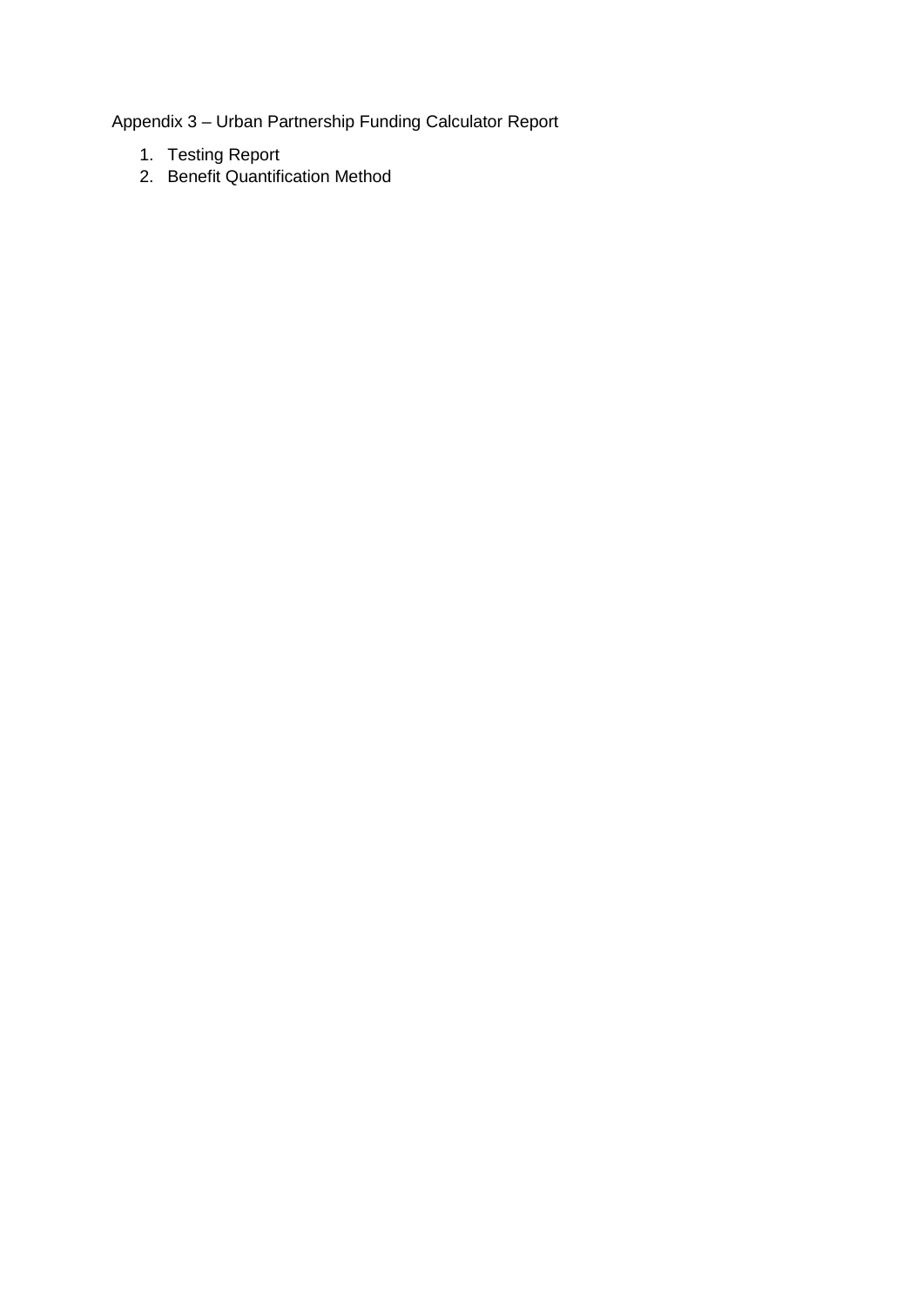

## MEMO – Urban Partnership Funding Calculator – Testing Report

| Date        | July 2020 (v1.0)                                                                          |
|-------------|-------------------------------------------------------------------------------------------|
| To          | London Strategic SuDS Pilot Study (LSSPS) - Urban Partnership Funding Calculator Steering |
|             | Group (and LLFAs who provided project data for testing)                                   |
| <b>From</b> | Metis Consultants Ltd                                                                     |

## **Circulation List**

| <b>Name</b>                      | Organisation                    |
|----------------------------------|---------------------------------|
| Michael Arthur (Memo Author)     | <b>Metis Consultants Ltd</b>    |
| Danielle Parfitt (Memo Reviewer) | <b>Metis Consultants Ltd</b>    |
| Andy Sparks                      | <b>Thames Flood Advisors</b>    |
| lan Russell                      | London Borough of Enfield       |
| <b>Charles Snead</b>             | <b>Transport for London</b>     |
| George Warren                    | <b>Greater London Authority</b> |
| Michael Bradshaw                 | London Borough of Harrow        |
| <b>Twm Palmer</b>                | London Borough of Hounslow      |
| Jasdeep Bhachu                   | London Borough of Ealing        |
| Graeme Kasselman                 | <b>Thames Water</b>             |

## **Purpose**

The purpose of this memo is to summarise the testing completed to compare the outcomes of the 2011 Partnership Funding Calculator (PFC), the 2020 PFC and the Urban PFC (based on the 2011 PFC). As test data was not made available from the ongoing LSSPS projects, Metis have completed testing using four of their own projects (as agreed with Ian Russell on 2 July 2020).

This memo also addresses the remaining tasks on the originally agreed work scope. This includes proposing appropriate payment rates for SuDS / Infrastructure outcome measures and considering potential contributions that could be made by a range of parties based on benefit achieved by the proposed scheme.

## **Background**

The Urban PFC (UPFC) was completed for testing in December 2019 (v1.2). However, due to other LSSPS project priorities changing and the release of the 2020 version of the PFC by the Environment Agency in mid-April 2020, testing of the Urban PFC was not progressed. Metis completed a detailed review of the 2020 PFC and assessed the impacts of it on several active projects during May and June 2020. Following this activity, Metis proposed that the UPFC work package for the LSSPS be concluded with testing the UPFC and comparing outcomes with the 2011 and 2020 PFCs to understand how all three versions influence FCERM Grant in Aid (GiA) funding eligibility for urban schemes.

## **PFC Testing**

Testing was completed using the following four schemes:

- London Borough of Ealing
	- o Carr Road Critical Drainage Area (CDA) New wetland located in Roxeth Recreation Ground providing  $1,500m<sup>3</sup>$  of flood storage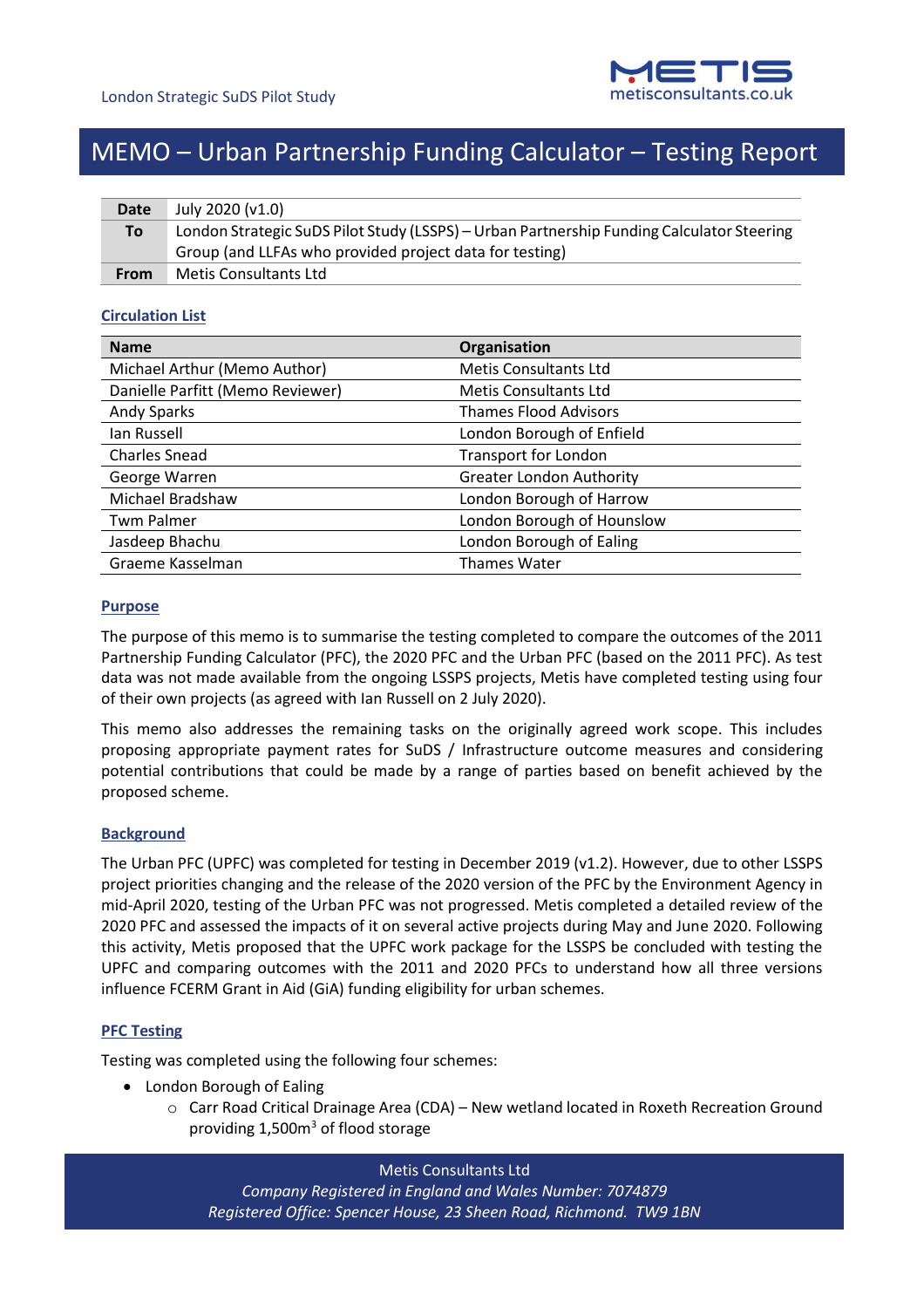

- $\circ$  Greenford Flood Alleviation Scheme (FAS) New wetland in Paradise Fields providing 3,200 $m<sup>3</sup>$  of flood storage plus a swale (~80m) and wetland in Ravenor Park providing 750 $m<sup>3</sup>$ of flood storage
- London Borough of Hounslow
	- o Hounslow Town Centre CDA Surface water sewer diversion into Kingsley Park where a new dray basin, wetland and swales provide  $500<sup>m</sup>$  of flood storage
- London Borough of Harrow
	- o Whitchurch Lane CDA Dry flood storage area in Stanmore Country Park (flood storage of 650m<sup>3</sup>), rain gardens (flood storage of 400m<sup>3</sup>) in Morecambe Gardens and a combined storage area / wetland in Grove Park (flood storage of 900 $m^3$ )

All four schemes are at a similar stage of development. Draft Outline Business Cases were submitted in early 2020 and further design work is being progressed to address initial NPAS feedback. This includes running a wide range of modelled scenarios including 'do nothing' (abandonment of all current maintenance activity) and several climate change variations to accommodate new Outcome Measure (OM) 2B property counts (introduced in the 2020 PFC). This has created a common set of baseline data to populate all three versions of the PFC considered and complete a fair comparison of outcomes.

It should be noted that the various 2020 PFC results reported here differ from the recent work to update the EA PAFS system. The following adjustments and assumptions have been made to allow fair comparison between the PFC variants:

- The total scheme flood damage avoided benefit is the difference between 'do nothing' (no climate change) and 'do something' (end of appraisal period including climate change).
- Only one of the schemes (Whitchurch Lane) can claim OM2 (or the PFC 2020 OM2A/B) benefits for moving properties down a risk band. For the remaining schemes, the available space is not sufficient to achieve this under the future climate change scenario (+40%)
- Non-flood damage avoided benefits included are those only related to the specific SuDS benefits selected for the UPFC. Some of the schemes could claim additional non-flood benefits, but these are not included to ensure fair comparison between scheme PFC outcomes.
- SuDS Benefits were estimated using the latest release of the B£ST Tool (v5.1.1 September 2019) in line with previously issued UPFC guidance (UPFC - Benefit Quantification Method - v1.1.pdf – December 2019)
- Benefits achieved for reduced flooding of infrastructure (UPFC Infra OM1a/b/c/d) were analysed, but none of the proposed schemes provided sufficient flood risk reduction (including climate change allowances) to justify claiming these. The potential inclusion of infrastructure benefits is sensitivity tested to explore how much of a difference this could make as this is a key component of the UPFC.
- The 2020 PFC introduces OM1B as measure of the flood risk reduction benefits to people that are not associated with avoiding household damages (risk to life, stress & health, mental health, vehicle damages avoided and residential property evacuation costs avoided). To allow fair comparison between PFCs, the total scheme benefits are kept the same and individual benefits that attract higher payment rates are separated out as appropriate.
- The 2020 PFC OM1B benefits are distinct and separate from the SuDS social benefits. The SuDS benefits used are non-flood related. They include improved physical activity, emotional wellbeing and education associated with the non-flood impacts of SuDS. There is no double counting between these parameters.
- Although some of the schemes are eligible, the testing has excluded any benefits that could be claimed under OM4 (environmental benefits) to allow fair comparison of the impact of SuDS benefits. Environmental benefits created by SuDS were generally not permitted to be claimed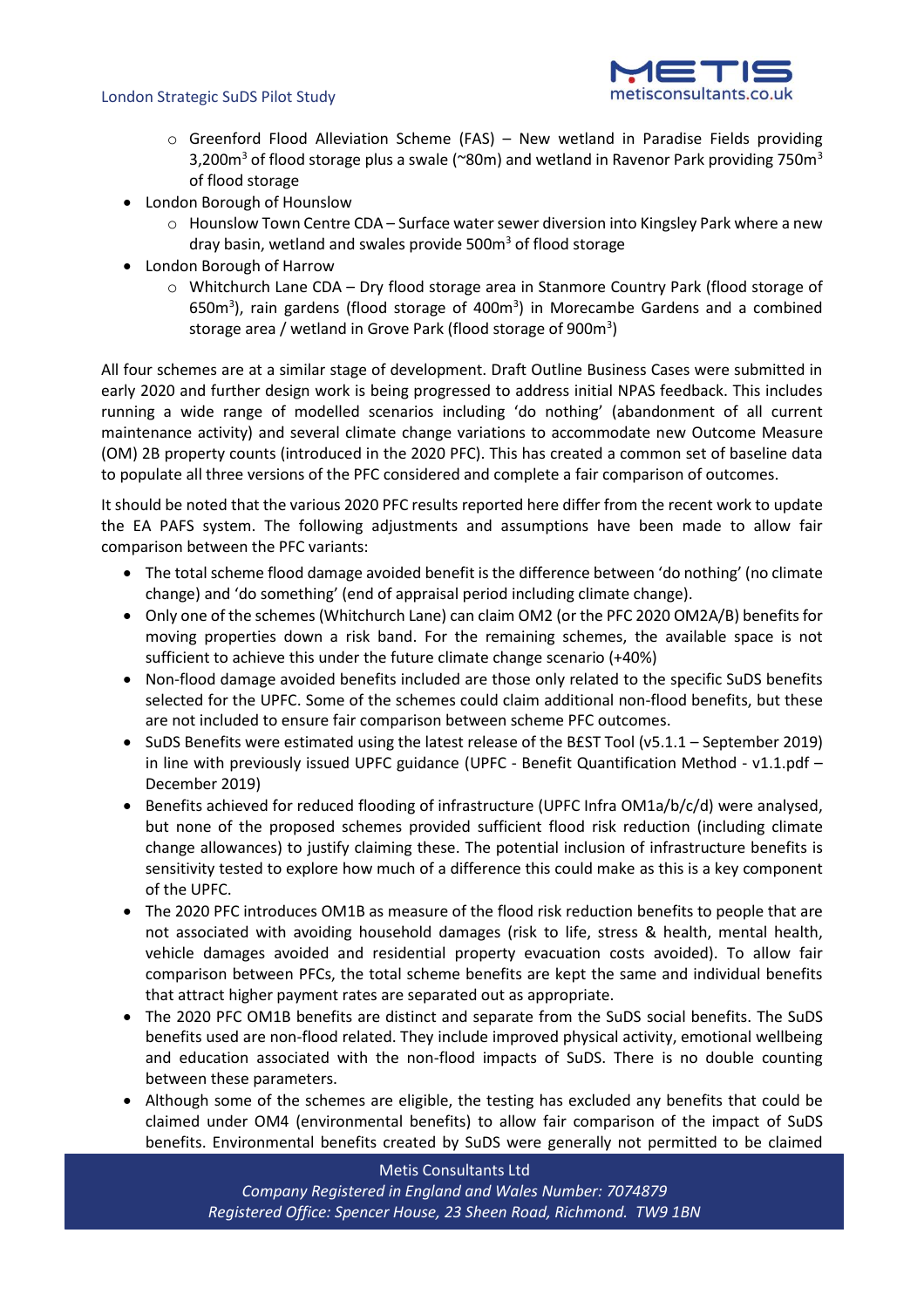

under OM4 for the PFC 2011 and the PFC 2020 introduces entirely new criteria for OM4 benefits. To ensure comparability, the UPFC benefit rates for SuDS were adjusted to match the OM4 benefit rates in the PFC 2020 (refer below for further detail).

Version 1.3 of the UPFC was used for testing. The update from v1.2 to v1.3 included correction of a summing error in the SuDS OM section and update of payment rates to reflect the changes made in the 2020 PFC. Payment rates for SuDS OMs were increased from 15p (used in v1.2) to 20p to align with the environmental and 'people related' payment rates used in the 2020 PFC. No changes were made to the infrastructure OM payment rate (30p). Version 1.3 of the UPFC and updated supporting documentation are supplied with this memo as Appendix B.

The outcomes of the testing are presented in Tables 1 and 2 on the following pages. Four tests were done using the same total benefit, whole life cost and property risk reduction data:

- **PFC 2011** The 2011 version of the PFC.
- **UPFC with Modified PF Score Calculation** This is the 'full' UPFC with a significant modification made to how the PF Score is calculated. On the basis that non-EA RMAs are not permitted to claim future maintenance costs, the UPFC makes the PF Score calculation equal to *Maximum Potential GiA / Cost for Approval* (compared to *Maximum Potential GiA / Whole Life Cost* for the PFC 2011). Further explanation and justification for modifying this calculation is provided in Appendix C.
- **UPFC with Standard PF Score Calculation** This is the UPFC with no modification to the PF Score calculation (but including improved payment rates for SuDS / Infrastructure benefits).
- **PFC 2020** The 2020 version of the PFC as released in April.

## **Sensitivity Analysis**

Sensitivity analysis was completed for the following parameters and results are presented in Appendix A:

- 1. Use unfactored SuDS Benefits
- 2. Inclusion of infrastructure benefits
- 3. Reduce future (maintenance & decommissioning) costs by 50%

## **Conclusions**

Testing of the UPFC shows that:

- Separating out SuDS specific benefits and applying higher payment rates (compared to OM1 payment rates) has a relatively minor impact on the overall Partnership Funding Scores (PFS) – generally a 2-3% increase in PFS. This is due to a relatively low SuDS benefit value compared to the flood damages avoided benefits.
- The overall value of SuDS benefits is low compared to overall project benefit and factoring the SuDS benefits to account for double counting has a low impact on PFS.
- The SuDS benefit estimation parameters used for the UPFC are heavily weighted towards distributed public realm type SuDS interventions in highways / footways. Three of the four test schemes are within existing public parks (Carr Road, Greenford and Hounslow Town Centre). They do not generate a high SuDS benefit value overall as the representative B£ST parameter used is focussed on street greening. Whitchurch Lane includes street greening and generates the highest overall SuDS related benefit because of this. Including benefits from increased visitors to local parks within the UPFC would make it more representative of urban SuDS schemes and increase overall benefit value.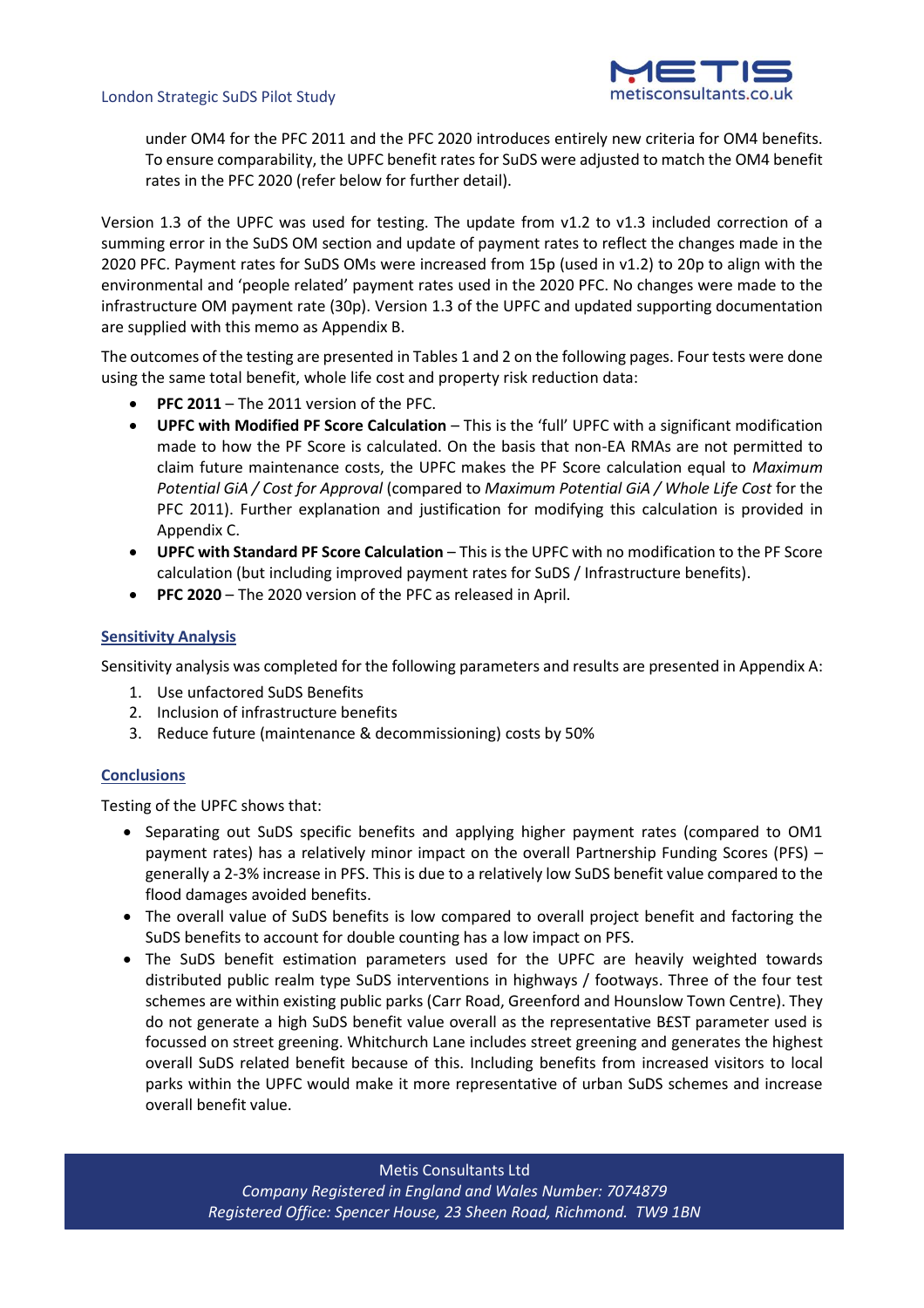

- The most significant overall impact on PFS is generated by altering the way the PFS is calculated (including or excluding future costs). Excluding future costs improves the PFS by more than 50% for all schemes tested.
- The modifications made for the 2020 PFC generally improve PFS by a slightly higher margin than using the UPFC with a standard PFS calculation. The improvement in the PFS from the 2011 to 2020 versions is between 2% and 6%. This is in line with the 7.9% increase made in the payment rate for OM1(A).

The sensitivity analysis shows that:

- The factoring of SuDS benefits should be made conditional on the SuDS OMs being claimed for a specific scheme. For example, if no amenity benefits are being claimed, then 100% of the health benefits should be permitted (currently factored down by 0.7 to account for double counting with amenity). This would increase the overall total SuDS benefit available for a scheme within the UPFC.
- Analysis and recognition of local infrastructure benefits can have a significant impact on PFS outcomes. The UPFC thresholds for impacts on local infrastructure are too high. None of the tested schemes were able to claim any infrastructure benefits, but the sensitivity analysis shows that these can be substantial. The UPFC local infrastructure benefits should be extended to include local facilities (such as GP surgeries), local roads and local electricity supply infrastructure. Inclusion of local infrastructure benefits could increase total benefit value by approximately 10% without increasing scheme whole life costs. If regionally significant infrastructure benefits from the scheme, then benefit value could increase by more than 15% with minimal additional whole life cost. This could then be used to identify which infrastructure providers could be approached for scheme funding in proportion to the benefits delivered.
- Reducing future costs has a moderate positive impact on PFS and GiA eligibility. This should be a consideration for SuDS schemes to ensure high quality design and build activities to minimise future maintenance efforts. This approach would increase the relative value of GiA available towards the appraisal, design and construction costs of a scheme.
- Reduction in future costs has no impact on the UPFC with modified PFS calculation as this excludes future costs.

The 2020 PFC makes significant changes to OM4 (Environmental) benefits. These are no longer restricted to 'scheduled' environmental sites or waterways, but remain focussed on generally non-urban, larger scale habitats. Benefits from SuDS schemes could be incorporated within the 2020 PFC OM4 parameters, but these are limited to wetlands and ponds. Benefits from smaller scale SuDS such as rain gardens or tree pits would be disproportionately difficult to quantify and include in OM4. OM4 benefits are measured in proportion to plan area or length of watercourse improved, which means that small footprint interventions would not perform well.

## **Recommendations**

It is recommended that:

- If the Steering Group wished to progress development of the UPFC further, the following changes would be beneficial:
	- o Addition of conditional factoring to account for the scheme specific SuDS benefit categories claimed and adjust for double counting as necessary
	- o A wider range of local infrastructure benefits are added to the Infrastructure OMs

Metis Consultants Ltd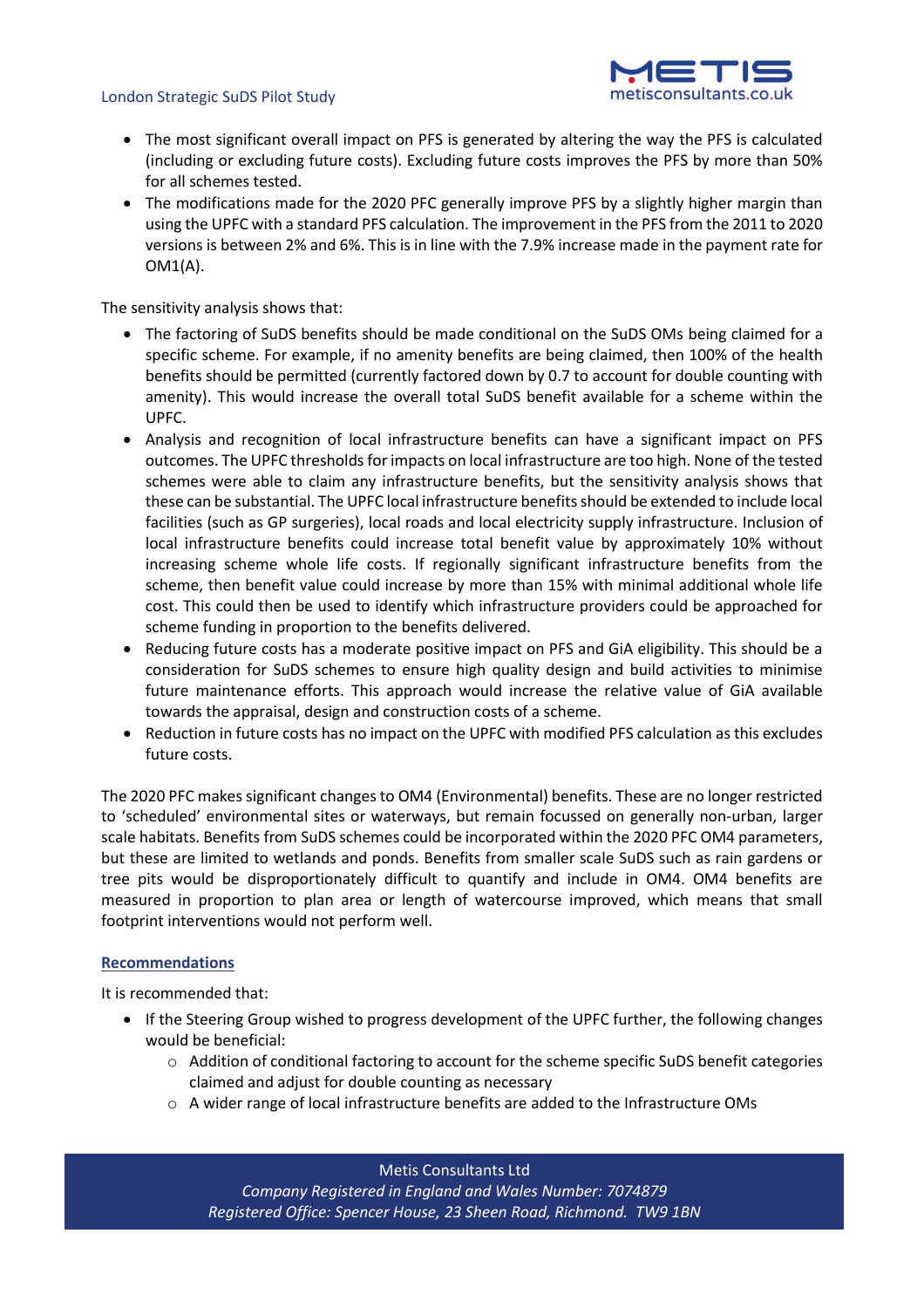

- o Local park visitor number increases are added as an amenity benefit to SuDS OM2b (as not all SuDS schemes are in the highway / footway)
- o An output is generated which shows which parties could / should be approached for scheme funding based on benefits delivered
- The Steering Group continues to influence Defra policy makers to:
	- o Specifically recognise local scale environmental / social (SuDS) benefits within future PFC updates.
	- o Address the inconsistency in the PFC where EA and non-EA led schemes are assessed using whole life costs, but non-EA organisations are not permitted to access future costs under GiA and future cost contributions are not recognised.
- The key lessons learned from this study are presented to LoDEG members these include:
	- o Moving to the 2020 PFC appears to be generally beneficial for urban schemes
	- o Larger scale SuDS (wetlands / ponds) will likely perform better in the 2020 PFC compared to the 2011 PFC
	- o Effort expended in quantification and inclusion of SuDS benefits within OM1 has good potential to increase a scheme PFS. The UPFC benefit estimation methods can be used to quickly quantify the benefits as a standardised set of assumptions for B£ST are available.
	- o Scheme development should focus on high quality, well designed SuDS with low maintenance costs where practical.
	- o Recognition of benefits to regional and local scale infrastructure should not be overlooked in the appraisal process – these can provide significant overall increase in benefit value (increasing the overall PFS) and identification of potential additional funding partners (to fill funding gaps as are often required for urban schemes).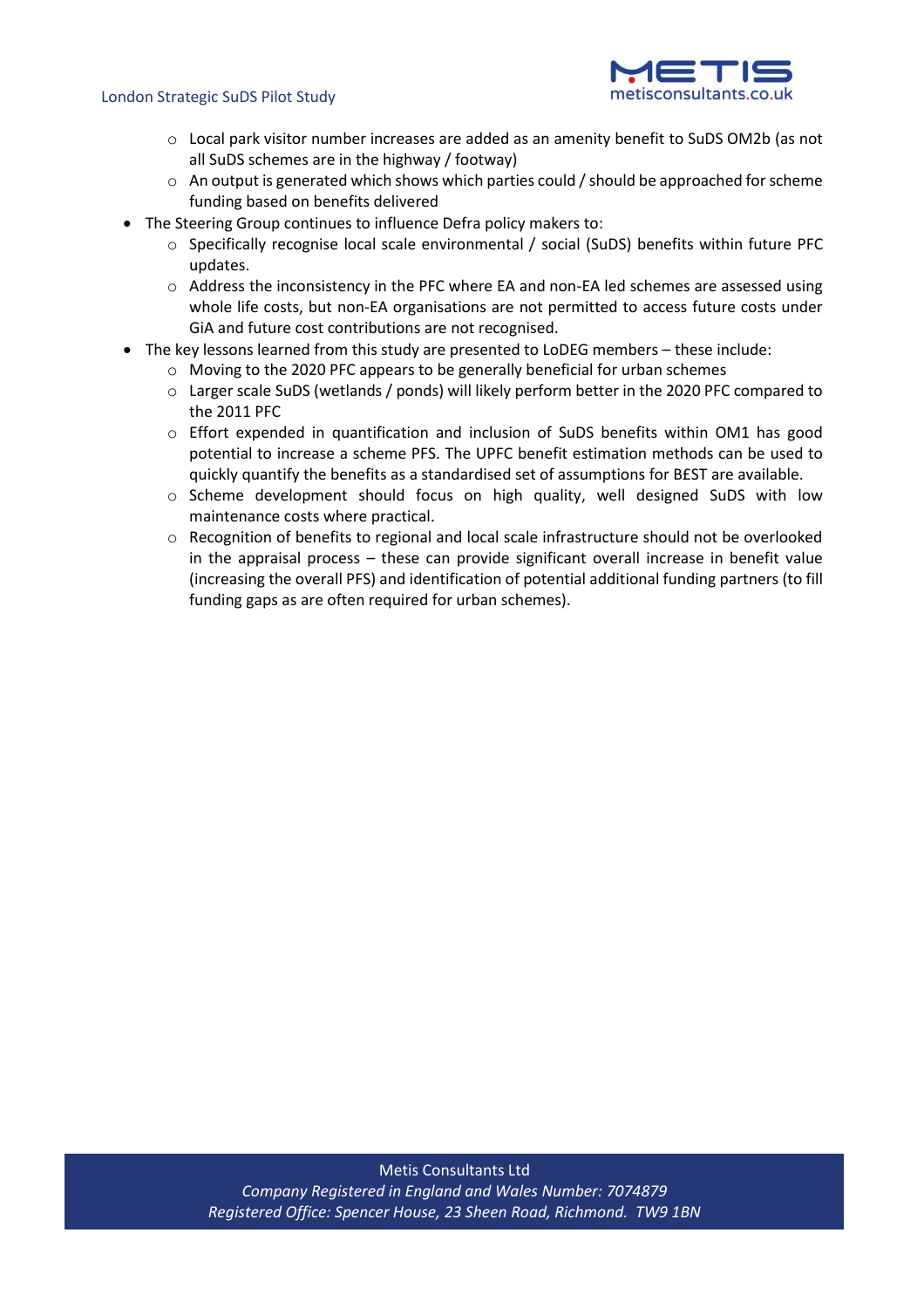

## **Table 1: Scheme Costs & Benefits Summary**

|                |                                |                           |                                                        |                                           |                                |                                           |                    |                                                           | <b>Benefits</b> |      |           |                      |                                                             |                   |
|----------------|--------------------------------|---------------------------|--------------------------------------------------------|-------------------------------------------|--------------------------------|-------------------------------------------|--------------------|-----------------------------------------------------------|-----------------|------|-----------|----------------------|-------------------------------------------------------------|-------------------|
|                |                                |                           | <b>Costs</b>                                           |                                           |                                |                                           |                    | Flood Damages Avoided (Compared to 'Do Nothing' Baseline) |                 |      |           | <b>SuDS Benefits</b> |                                                             |                   |
| <b>Borough</b> | <b>Scheme</b>                  |                           |                                                        | <b>Residential &amp; Business</b>         |                                |                                           |                    | Infrastructure                                            |                 |      |           | <b>Whole Life</b>    | <b>Scheme</b><br><b>Benefit-</b>                            |                   |
|                | <b>Name</b>                    | <b>Whole Life</b><br>Cost | <b>Capital Cost</b><br>(PV Cost for<br><b>Approval</b> | <b>Buildings &amp;</b><br><b>Contents</b> | <b>Mental</b><br><b>Health</b> | <b>Critical &amp;</b><br><b>High Risk</b> | <b>Electricity</b> | Water &<br>Wastewater<br><b>Treatment</b>                 | <b>Roads</b>    | Rail | Factored* | Unfactored*          | <b>Benefit (using</b><br>factored SuDS<br><b>Benefits</b> ) | <b>Cost Ratio</b> |
| Ealing         | Carr Road                      | £1,157,539                | £556,947                                               | £4,803,997                                | £123,417                       | £0                                        | N/A                | N/A                                                       | N/A             | N/A  | £103,443  | £121,408             | £5,030,857                                                  | 4.3               |
| Ealing         | Greenford<br><b>FAS</b>        | £2,554,156                | £1,574,884                                             | £5,375,148                                | £170,376                       | £0                                        | N/A                | N/A                                                       | N/A             | N/A  | £238,721  | £254,627             | £5,784,245                                                  | 2.3               |
| Hounslow       | Hounslow<br><b>Town Centre</b> | £1,247,721                | £498,142                                               | £6,256,615                                | £248,463                       | £0                                        | N/A                | N/A                                                       | N/A             | N/A  | £116,650  | £125,429             | £6,621,727                                                  | 5.3               |
| Harrow         | Whitchurch<br>Lane             | £1,573,401                | £881,886                                               | £1,802,554                                | £262,337                       | £0                                        | N/A                | N/A                                                       | N/A             | N/A  | £279,592  | £351,738             | £2,344,483                                                  | 1.5               |

*\* 'Factored' means that the SuDS benefits were adjusted for double counting. 'Unfactored' means no double counting factors were applied and this represents the total potential SuDS benefits*

## **Table 2: PFC Outcome Comparison**

| <b>Scheme</b><br><b>Borough</b><br><b>Name</b> |                                | <b>PFC 2011</b>               |                        |                                         | UPFC (based on PFC 2011) - Modified PF<br>Score calc (PFC = Max GiA / Cost for<br>approval) |                    |                                         |                               | calc (PFC = Max GiA / WLC) | UPFC (based on PFC 2011) - Standard PF Score | <b>PFC 2020</b>               |                        |                                         |  |
|------------------------------------------------|--------------------------------|-------------------------------|------------------------|-----------------------------------------|---------------------------------------------------------------------------------------------|--------------------|-----------------------------------------|-------------------------------|----------------------------|----------------------------------------------|-------------------------------|------------------------|-----------------------------------------|--|
|                                                |                                | <b>Raw PF</b><br><b>Score</b> | <b>GiA Eligibility</b> | <b>Contributions</b><br><b>Required</b> | <b>Raw PF</b><br><b>Score</b>                                                               | GiA<br>Eligibility | <b>Contributions</b><br><b>Required</b> | <b>Raw PF</b><br><b>Score</b> | <b>GiA Eligibility</b>     | <b>Contributions</b><br><b>Required</b>      | <b>Raw PF</b><br><b>Score</b> | <b>GiA Eligibility</b> | <b>Contributions</b><br><b>Required</b> |  |
| Ealing                                         | Carr Road                      | 24%                           | £134,477               | £422,470                                | 53%                                                                                         | £294,434           | £262,513                                | 25%                           | £141,666                   | £415,281                                     | 28%                           | £153,548               | £403,399                                |  |
| Ealing                                         | Greenford<br>FAS               | 13%                           | £198,125               | £1,376,759                              | 23%                                                                                         | £355,731           | £1,219,153                              | 14%                           | £219,342                   | £1,355,542                                   | 15%                           | £228,682               | £1,346,202                              |  |
| Hounslow                                       | Hounslow<br><b>Town Centre</b> | 29%                           | £146,869               | £351,273                                | 77%                                                                                         | £384,713           | £113,429                                | 31%                           | £153,593                   | £344,549                                     | 35%                           | £172,506               | £325,636                                |  |
| Harrow                                         | Whitchurch<br>Lane             | 9%                            | £75,180                | £806,706                                | 20%                                                                                         | £174,517           | £707,369                                | 11%                           | £97,816                    | £784,070                                     | 13%                           | £111,060               | £770,826                                |  |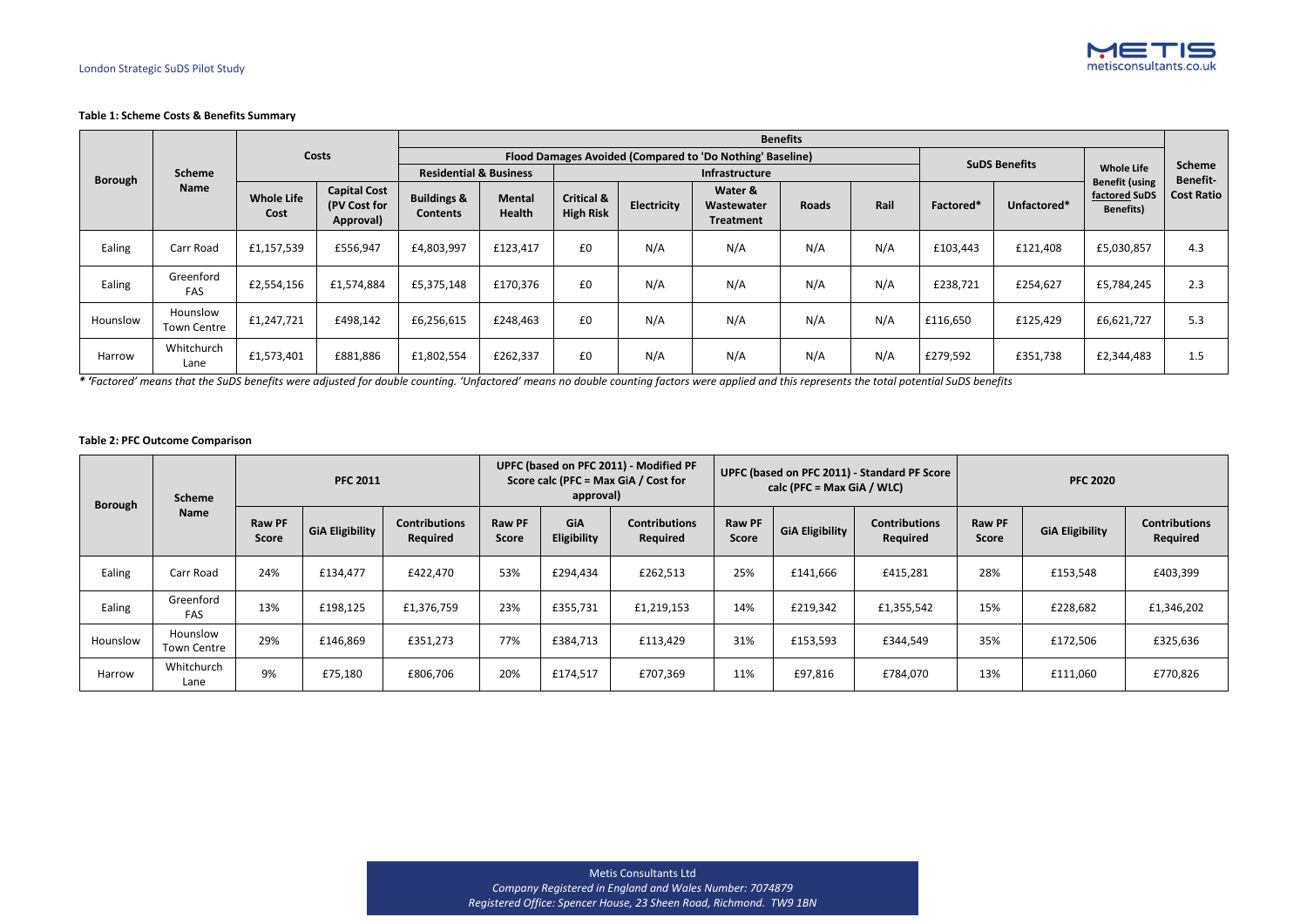## Metis Consultants Ltd *Company Registered in England and Wales Number: 7074879 Registered Office: Spencer House, 23 Sheen Road, Richmond. TW9 1BN*



## **Appendix A – Sensitivity Testing**

Refer following pages for:

- Table A1: Scheme Costs & Benefits Summary Sensitivity 1 (unfactored SuDS Benefits)
- Table A2: PFC Outcome Comparison Sensitivity 1 (unfactored SuDS Benefits)
- Table A3: Scheme Costs & Benefits Summary Sensitivity 2 (Inclusion of infrastructure benefits)
- Table A4: PFC Outcome Comparison Sensitivity 2 (Inclusion of infrastructure benefits)
- Table A5: Scheme Costs & Benefits Summary Sensitivity 3 (Reduce future costs by 50%)
- Table A6: PFC Outcome Comparison Sensitivity 3 (Reduce future costs by 50%)

- UPFC v1.3.xlsx
- UPFC Benefit Quantification Method v1.2.pdf

The altered parameters for each sensitivity test are highlighted in **bold green** for ease of reference.

## **Appendix B – Urban Partnership Funding Calculator**

The following files are issued with this report:

## **Appendix C – Newton Park Case Study**

The following files are issued with this report:

- Partnership Funding Calculator - Newton Park Case Study - v1.2.pdf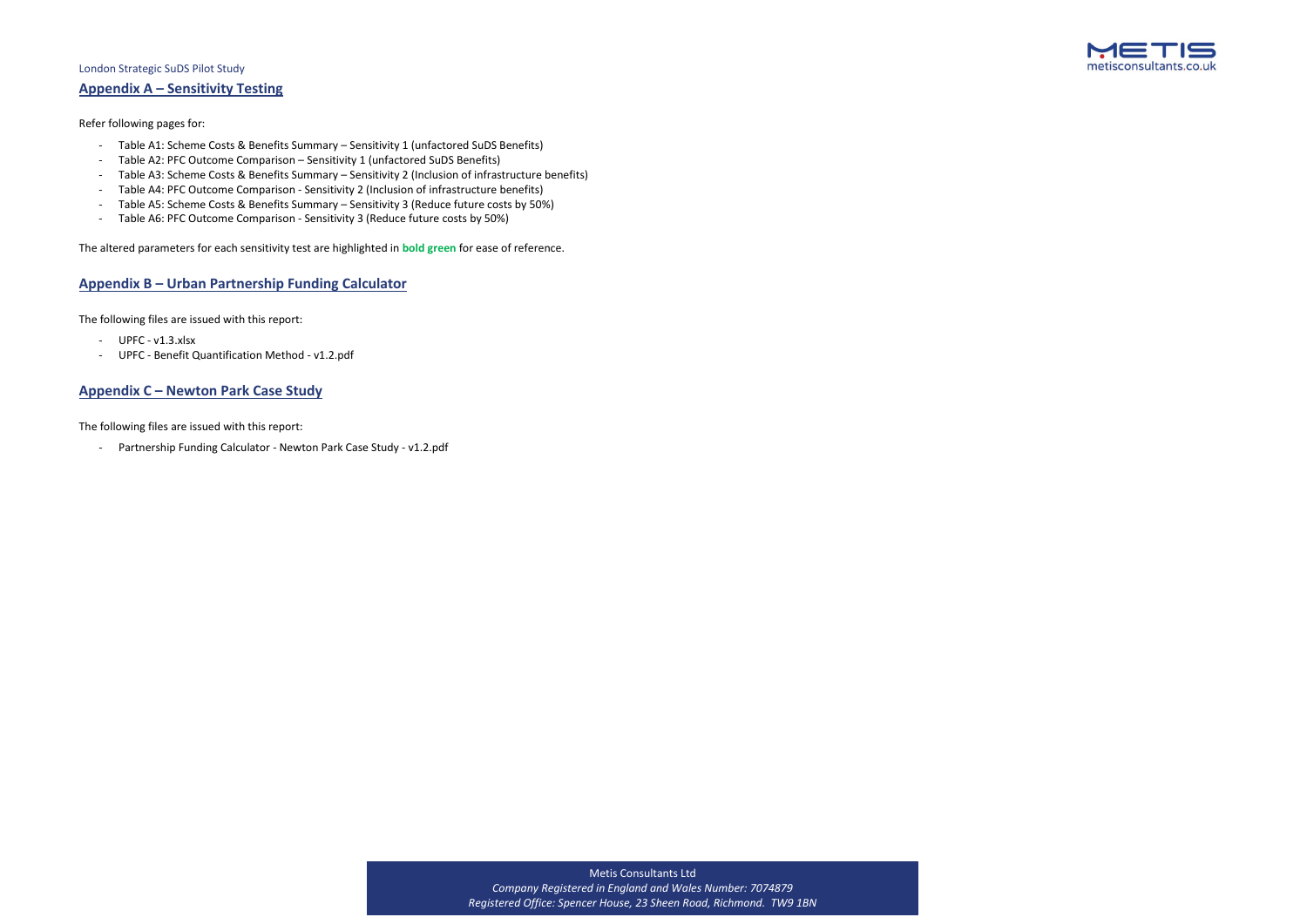Metis Consultants Ltd *Company Registered in England and Wales Number: 7074879 Registered Office: Spencer House, 23 Sheen Road, Richmond. TW9 1BN*



## **Table A1: Scheme Costs & Benefits Summary – Sensitivity 1 (unfactored SuDS Benefits)**

|                |                             |                           |                                                  |                                           | <b>Benefits</b>                |                                           |                    |                                                           |              |      |                 |                      |                                            |                 |  |  |
|----------------|-----------------------------|---------------------------|--------------------------------------------------|-------------------------------------------|--------------------------------|-------------------------------------------|--------------------|-----------------------------------------------------------|--------------|------|-----------------|----------------------|--------------------------------------------|-----------------|--|--|
|                |                             |                           | <b>Costs</b>                                     |                                           |                                |                                           |                    | Flood Damages Avoided (Compared to 'Do Nothing' Baseline) |              |      |                 | <b>SuDS Benefits</b> |                                            | <b>Scheme</b>   |  |  |
| <b>Borough</b> | <b>Scheme Name</b>          |                           |                                                  | <b>Residential &amp; Business</b>         |                                | Infrastructure                            |                    |                                                           |              |      |                 |                      | <b>Whole Life</b><br><b>Benefit (using</b> | <b>Benefit-</b> |  |  |
|                |                             | <b>Whole Life</b><br>Cost | <b>Capital Cost</b><br>(PV Cost for<br>Approval) | <b>Buildings &amp;</b><br><b>Contents</b> | <b>Mental</b><br><b>Health</b> | <b>Critical &amp;</b><br><b>High Risk</b> | <b>Electricity</b> | Water &<br>Wastewater<br><b>Treatment</b>                 | <b>Roads</b> | Rail | <b>Factored</b> | <b>Unfactored</b>    | unfactored<br><b>SuDS Benefits)</b>        | Cost<br>Ratio   |  |  |
| Ealing         | Carr Road                   | £1,157,539                | £556,947                                         | £4,803,997                                | £123,417                       | £0                                        | N/A                | N/A                                                       | N/A          | N/A  | £103,443        | £121,408             | £5,048,822                                 | 4.4             |  |  |
| Ealing         | <b>Greenford FAS</b>        | £2,554,156                | £1,574,884                                       | £5,375,148                                | £170,376                       | £0                                        | N/A                | N/A                                                       | N/A          | N/A  | £238,231        | £254,627             | £5,800,152                                 | 2.3             |  |  |
| Hounslow       | <b>Hounslow Town Centre</b> | £1,247,721                | £498,142                                         | £6,256,615                                | £248,463                       | £0                                        | N/A                | N/A                                                       | N/A          | N/A  | £116,597        | £125,429             | £6,630,506                                 | 5.3             |  |  |
| Harrow         | Whitchurch Lane             | £1,573,401                | £881,886                                         | £1,802,554                                | £262,337                       | £0                                        | N/A                | N/A                                                       | N/A          | N/A  | £279,592        | £351,738             | £2,416,629                                 | 1.5             |  |  |

## **Table A2: PFC Outcome Comparison – Sensitivity 1 (unfactored SuDS Benefits)**

| <b>Borough</b><br><b>Scheme Name</b> |                             |                               | <b>PFC 2011</b>    |                                  |                               | UPFC (based on PFC 2011) - Modified PF | Score calc (PFC = Max GiA / Cost for approval) |                               | Score calc (PFC = Max GiA / WLC) | UPFC (based on PFC 2011) - Standard PF | <b>PFC 2020</b>        |                                  |                                         |  |
|--------------------------------------|-----------------------------|-------------------------------|--------------------|----------------------------------|-------------------------------|----------------------------------------|------------------------------------------------|-------------------------------|----------------------------------|----------------------------------------|------------------------|----------------------------------|-----------------------------------------|--|
|                                      |                             | <b>Raw PF</b><br><b>Score</b> | GiA<br>Eligibility | <b>Contributions</b><br>Required | <b>Raw PF</b><br><b>Score</b> | <b>GiA</b><br>Eligibility              | <b>Contributions</b><br><b>Required</b>        | <b>Raw PF</b><br><b>Score</b> | GiA<br>Eligibility               | <b>Contributions</b><br>Required       | Raw PF<br><b>Score</b> | <b>GiA</b><br><b>Eligibility</b> | <b>Contributions</b><br><b>Required</b> |  |
| Ealing                               | Carr Road                   | 24%                           | £134,957           | £421,990                         | 54%                           | £298,027                               | £258,920                                       | 26%                           | £143,395                         | £413,552                               | 28%                    | £154,067                         | £402,880                                |  |
| Ealing                               | Greenford FAS               | 13%                           | £198,686           | £1,376,198                       | 23%                           | £359,010                               | £1,215,874                                     | 14%                           | £221,364                         | £1,353,520                             | 15%                    | £229,288                         | £1,345,596                              |  |
| Hounslow                             | <b>Hounslow Town Centre</b> | 30%                           | £147,065           | £351,077                         | 78%                           | £386,479                               | £111,663                                       | 31%                           | £154,298                         | £343,844                               | 35%                    | £172,717                         | £325,425                                |  |
| Harrow                               | Whitchurch Lane             | 9%                            | £77,427            | £804,459                         | 21%                           | £188,588                               | £693,298                                       | 12%                           | £105,703                         | £776,183                               | 13%                    | £113,486                         | £768,400                                |  |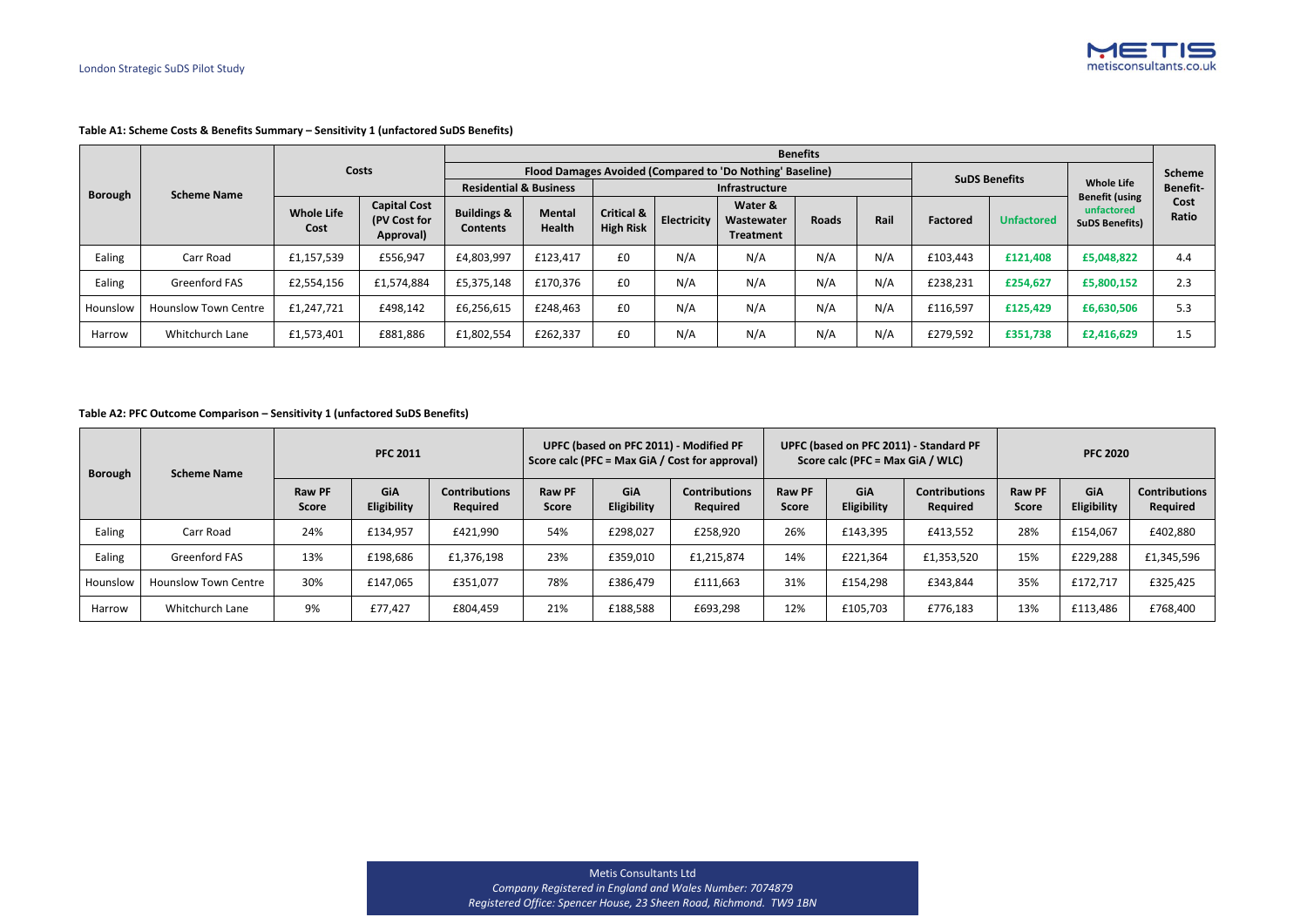Metis Consultants Ltd *Company Registered in England and Wales Number: 7074879 Registered Office: Spencer House, 23 Sheen Road, Richmond. TW9 1BN*



## **Table A3: Scheme Costs & Benefits Summary – Sensitivity 2 (Inclusion of infrastructure benefits)**

|                |                             |                           |                                                  |                                           | <b>Benefits</b>                |                                           |                     |                                                           |          |      |                                            |                      |                                   |               |  |  |  |
|----------------|-----------------------------|---------------------------|--------------------------------------------------|-------------------------------------------|--------------------------------|-------------------------------------------|---------------------|-----------------------------------------------------------|----------|------|--------------------------------------------|----------------------|-----------------------------------|---------------|--|--|--|
|                |                             |                           | <b>Costs</b>                                     |                                           |                                |                                           |                     | Flood Damages Avoided (Compared to 'Do Nothing' Baseline) |          |      |                                            | <b>SuDS Benefits</b> |                                   | <b>Scheme</b> |  |  |  |
| <b>Borough</b> | <b>Scheme Name</b>          |                           |                                                  | <b>Residential &amp; Business</b>         |                                |                                           |                     | Infrastructure                                            |          |      | <b>Whole Life</b><br><b>Benefit (using</b> | <b>Benefit-</b>      |                                   |               |  |  |  |
|                |                             | <b>Whole Life</b><br>Cost | <b>Capital Cost</b><br>(PV Cost for<br>Approval) | <b>Buildings &amp;</b><br><b>Contents</b> | <b>Mental</b><br><b>Health</b> | <b>Critical &amp;</b><br><b>High Risk</b> | <b>Electricity*</b> | Water &<br>Wastewater<br><b>Treatment</b>                 | Roads*   | Rail | Factored                                   | <b>Unfactored</b>    | factored SuDS<br><b>Benefits)</b> | Cost<br>Ratio |  |  |  |
| Ealing         | Carr Road                   | £1,157,539                | £556,947                                         | £4,803,997                                | £123,417                       | £0                                        | £341,084            | N/A                                                       | £470,792 | N/A  | £103,443                                   | £121,408             | £5,842,732                        | 5.0           |  |  |  |
| Ealing         | <b>Greenford FAS</b>        | £2,554,156                | £1,574,884                                       | £5,375,148                                | £170,376                       | £0                                        | £381,636            | N/A                                                       | £526,765 | N/A  | £238,231                                   | £254,627             | £6,692,155                        | 2.6           |  |  |  |
| Hounslow       | <b>Hounslow Town Centre</b> | £1,247,721                | £498,142                                         | £6,256,615                                | £248,463                       | £0                                        | £444,220            | N/A                                                       | £613,148 | N/A  | £116,597                                   | £125,429             | £7,679,043                        | 6.2           |  |  |  |
| Harrow         | Whitchurch Lane             | £1,573,401                | £881,886                                         | £1,802,554                                | £262,337                       | £0                                        | £127,981            | N/A                                                       | £176,650 | N/A  | £279,592                                   | £351,738             | £2,649,115                        | 1.7           |  |  |  |

\* Estimated using % of residential & business damages averaged from 2007 flood events in the UK (Table 6.3 from the Multi-Coloured Manual Handbook). +7.1% for electricity (damage avoided to sub-station and other supply inf *(direct damage to road surface and associated disruption). None of the study areas considered had potentially benefitting Critical / High Risk or rail assets.*

#### **Table A4: PFC Outcome Comparison - Sensitivity 2 (Inclusion of infrastructure benefits)**

| <b>Borough</b> | <b>Scheme Name</b>          | <b>PFC 2011</b>               |                           |                                  |                               | UPFC (based on PFC 2011) - Modified PF | Score calc (PFC = Max GiA / Cost for approval) |                               |                           | UPFC (based on PFC 2011) - Standard PF<br>Score calc (PFC = Max GiA / WLC) | <b>PFC 2020</b>               |                           |                                  |  |
|----------------|-----------------------------|-------------------------------|---------------------------|----------------------------------|-------------------------------|----------------------------------------|------------------------------------------------|-------------------------------|---------------------------|----------------------------------------------------------------------------|-------------------------------|---------------------------|----------------------------------|--|
|                |                             | <b>Raw PF</b><br><b>Score</b> | <b>GiA</b><br>Eligibility | <b>Contributions</b><br>Required | <b>Raw PF</b><br><b>Score</b> | <b>GiA</b><br>Eligibility              | <b>Contributions</b><br>Required               | <b>Raw PF</b><br><b>Score</b> | GiA<br><b>Eligibility</b> | <b>Contributions</b><br>Required                                           | <b>Raw PF</b><br><b>Score</b> | <b>GiA</b><br>Eligibility | <b>Contributions</b><br>Required |  |
| Ealing         | Carr Road                   | 28%                           | £156,179                  | £400,768                         | 97%                           | £537,996                               | £18,951                                        | 46%                           | £258,856                  | £298,091                                                                   | 32%                           | £176,986                  | £379,961                         |  |
| Ealing         | <b>Greenford FAS</b>        | 15%                           | £229,242                  | £1,345,642                       | 40%                           | £628,251                               | £946,633                                       | 25%                           | £387,377                  | £1,187,507                                                                 | 17%                           | £262,289                  | £1,312,595                       |  |
| Hounslow       | <b>Hounslow Town Centre</b> | 34%                           | £170,322                  | £327,820                         | 141%                          | £498,142                               | £0                                             | 56%                           | £280,237                  | £217,905                                                                   | 40%                           | £197,835                  | £300,307                         |  |
| Harrow         | Whitchurch Lane             | 10%                           | £84,666                   | £797,220                         | 22%                           | £191,441                               | £690,445                                       | 12%                           | £107,302                  | £774,584                                                                   | 14%                           | £121,304                  | £760,582                         |  |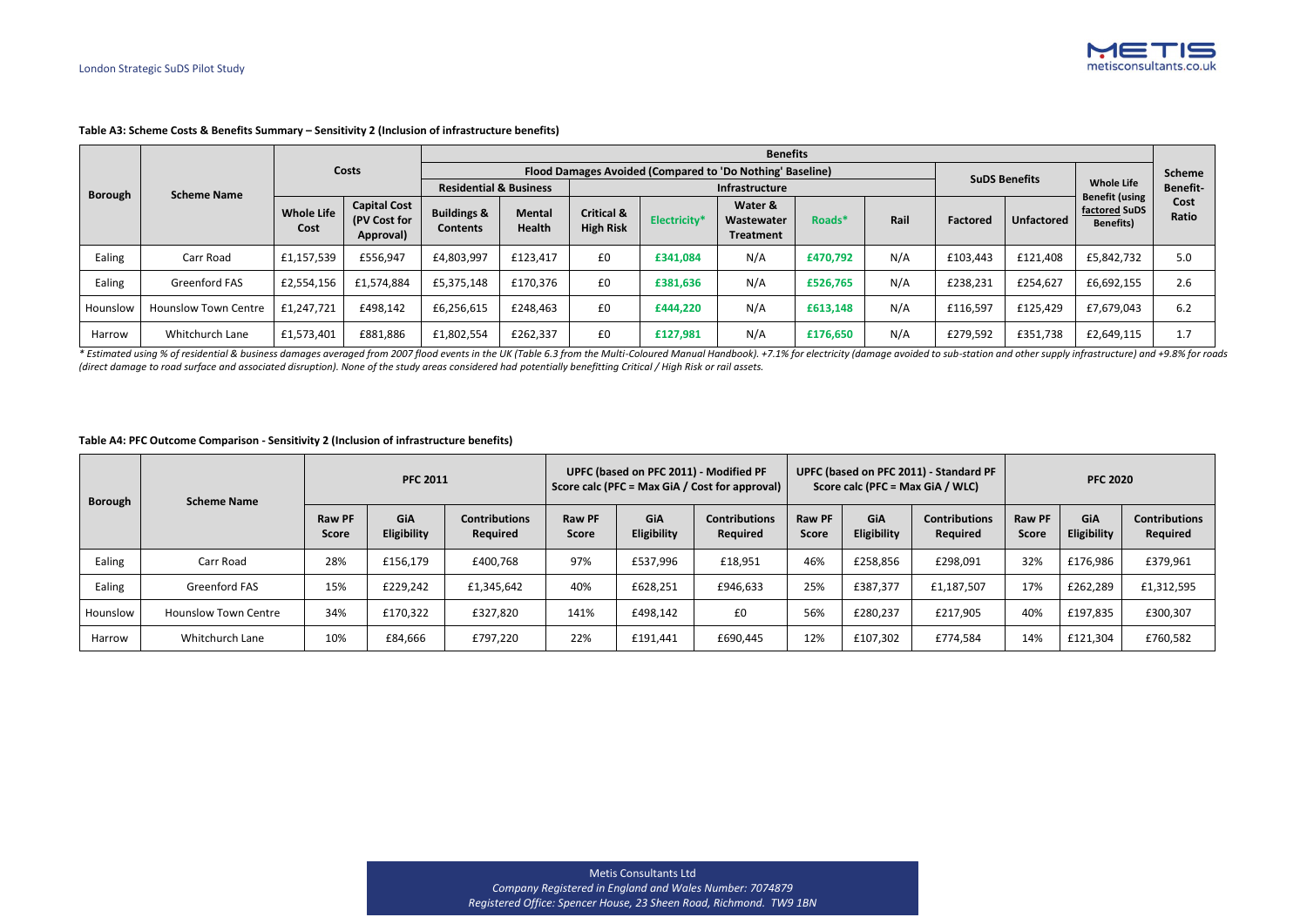Metis Consultants Ltd *Company Registered in England and Wales Number: 7074879 Registered Office: Spencer House, 23 Sheen Road, Richmond. TW9 1BN*



## **Table A5: Scheme Costs & Benefits Summary – Sensitivity 3 (Reduce future costs by 50%)**

|                |                             |                           |                                                  |                                           | <b>Benefits</b>                |                                           |             |                                                           |              |      |                 |                                            |                                    |               |  |  |
|----------------|-----------------------------|---------------------------|--------------------------------------------------|-------------------------------------------|--------------------------------|-------------------------------------------|-------------|-----------------------------------------------------------|--------------|------|-----------------|--------------------------------------------|------------------------------------|---------------|--|--|
|                |                             |                           | <b>Costs</b>                                     |                                           |                                |                                           |             | Flood Damages Avoided (Compared to 'Do Nothing' Baseline) |              |      |                 | <b>SuDS Benefits</b>                       |                                    | <b>Scheme</b> |  |  |
| <b>Borough</b> | <b>Scheme Name</b>          |                           |                                                  | <b>Residential &amp; Business</b>         |                                |                                           |             | Infrastructure                                            |              |      |                 | <b>Whole Life</b><br><b>Benefit (using</b> | <b>Benefit-</b>                    |               |  |  |
|                |                             | <b>Whole Life</b><br>Cost | <b>Capital Cost</b><br>(PV Cost for<br>Approval) | <b>Buildings &amp;</b><br><b>Contents</b> | <b>Mental</b><br><b>Health</b> | <b>Critical &amp;</b><br><b>High Risk</b> | Electricity | Water &<br>Wastewater<br><b>Treatment</b>                 | <b>Roads</b> | Rail | <b>Factored</b> | <b>Unfactored</b>                          | factored SuDS<br><b>Benefits</b> ) | Cost<br>Ratio |  |  |
| Ealing         | Carr Road                   | £857,243                  | £556,947                                         | £4,803,997                                | £123,417                       | £0                                        | N/A         | N/A                                                       | N/A          | N/A  | £103,443        | £121,408                                   | £5,030,857                         | 5.9           |  |  |
| Ealing         | <b>Greenford FAS</b>        | £2,064,520                | £1,574,884                                       | £5,375,148                                | £170,376                       | £0                                        | N/A         | N/A                                                       | N/A          | N/A  | £238,231        | £254,627                                   | £5,783,755                         | 2.8           |  |  |
| Hounslow       | <b>Hounslow Town Centre</b> | £872,932                  | £498,142                                         | £6,256,615                                | £248,463                       | £0                                        | N/A         | N/A                                                       | N/A          | N/A  | £116,597        | £125,429                                   | £6,621,675                         | 7.6           |  |  |
| Harrow         | Whitchurch Lane             | £1,227,644                | £881,886                                         | £1,802,554                                | £262,337                       | £0                                        | N/A         | N/A                                                       | N/A          | N/A  | £279,592        | £351,738                                   | £2,344,483                         | 1.9           |  |  |

## **Table A6: PFC Outcome Comparison - Sensitivity 3 (Reduce future costs by 50%)**

| Borough<br><b>Scheme Name</b> |                             |                               | <b>PFC 2011</b>        |                                         |                               | (PFC = Max GiA / Cost for approval) | UPFC (based on PFC 2011) - Modified PF Score calc |                               | Score calc (PFC = Max GiA / WLC) | UPFC (based on PFC 2011) - Standard PF  | <b>PFC 2020</b>               |                    |                                  |  |
|-------------------------------|-----------------------------|-------------------------------|------------------------|-----------------------------------------|-------------------------------|-------------------------------------|---------------------------------------------------|-------------------------------|----------------------------------|-----------------------------------------|-------------------------------|--------------------|----------------------------------|--|
|                               |                             | <b>Raw PF</b><br><b>Score</b> | <b>GiA Eligibility</b> | <b>Contributions</b><br><b>Required</b> | <b>Raw PF</b><br><b>Score</b> | <b>GiA Eligibility</b>              | <b>Contributions</b><br><b>Required</b>           | <b>Raw PF</b><br><b>Score</b> | <b>GiA</b><br><b>Eligibility</b> | <b>Contributions</b><br><b>Required</b> | <b>Raw PF</b><br><b>Score</b> | GiA<br>Eligibility | <b>Contributions</b><br>Required |  |
| Ealing                        | Carr Road                   | 33%                           | £181,585               | £375,362                                | 53%                           | £294,434                            | £262,513                                          | 34%                           | £191,292                         | £365,655                                | 37%                           | £207,337           | £349,610                         |  |
| Ealing                        | Greenford FAS               | 16%                           | £245,113               | £1,329,771                              | 23%                           | £355,731                            | £1,219,153                                        | 17%                           | £271,363                         | £1,303,521                              | 18%                           | £282,917           | £1,291,967                       |  |
| Hounslow                      | <b>Hounslow Town Centre</b> | 42%                           | £209,927               | £288,215                                | 77%                           | £384,713                            | £113,429                                          | 44%                           | £219,538                         | £278,604                                | 49%                           | £246,571           | £251,571                         |  |
| Harrow                        | Whitchurch Lane             | 11%                           | £96,354                | £785,532                                | 20%                           | £174,517                            | £707,369                                          | 14%                           | £125,365                         | £756,521                                | 16%                           | £142,339           | £739,547                         |  |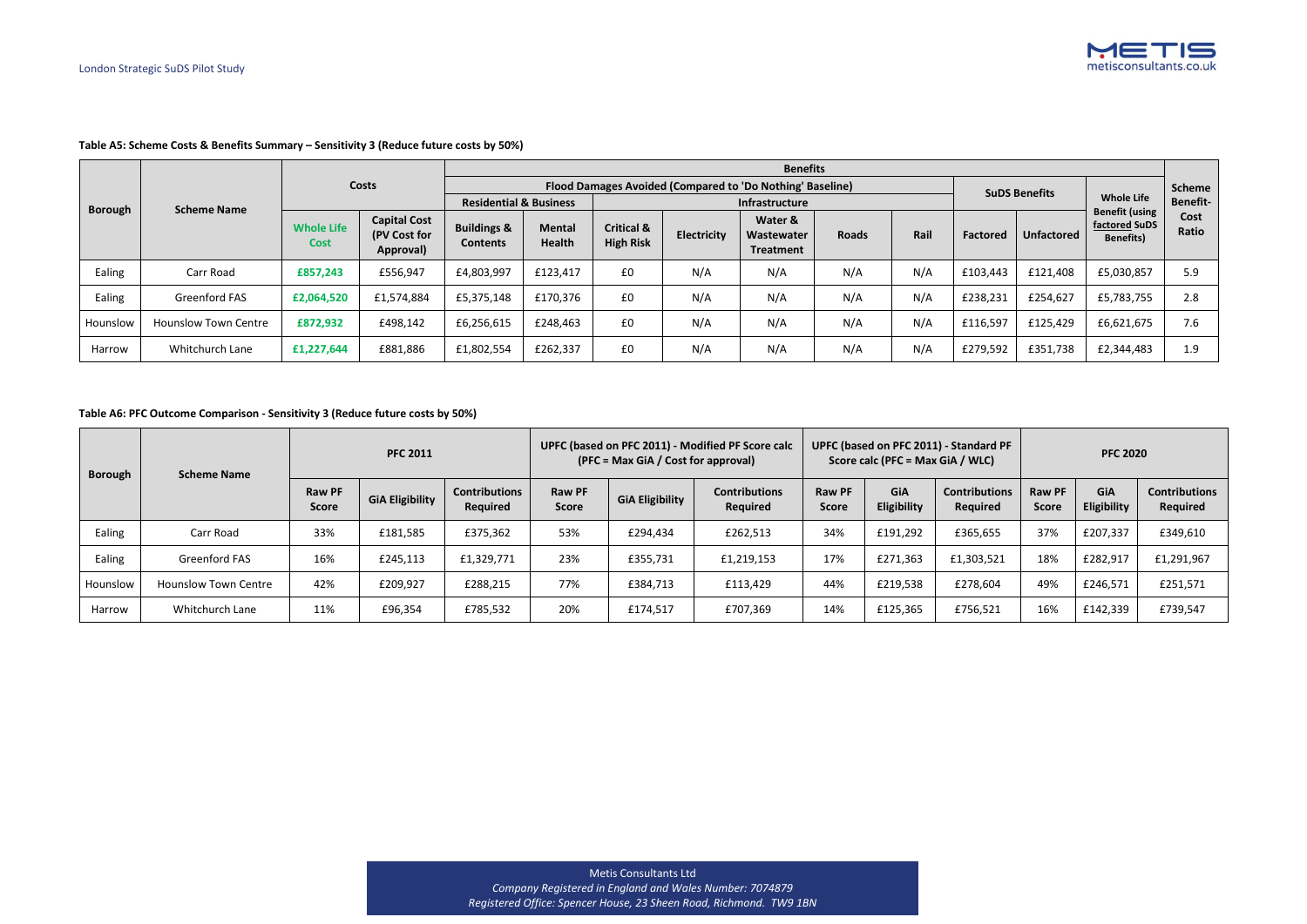

# Urban PF Calculator – Benefit Quantification Method

**Date** July 2020 (v1.2)

**To** LSSP – Partnership Funding (PF) Working Group

**From** Metis Consultants

## **Circulation List**

| <b>Name</b>      | <b>Organisation</b>          |
|------------------|------------------------------|
| George Warren    | LoDEG / GLA                  |
| lan Russell      | Enfield Council              |
| Michael Bradshaw | Harrow Council               |
| Andy Sparks      | <b>Thames Flood Advisors</b> |
| Charles Snead    | Transport for London         |
| Graeme Kasselman | Thames Water                 |

## **Purpose**

The purpose of this document is to detail the benefit quantification approach for SuDS and infrastructure Outcome Measures within the Urban Partnership Funding Calculator. The document also justifies the approach for managing double counting.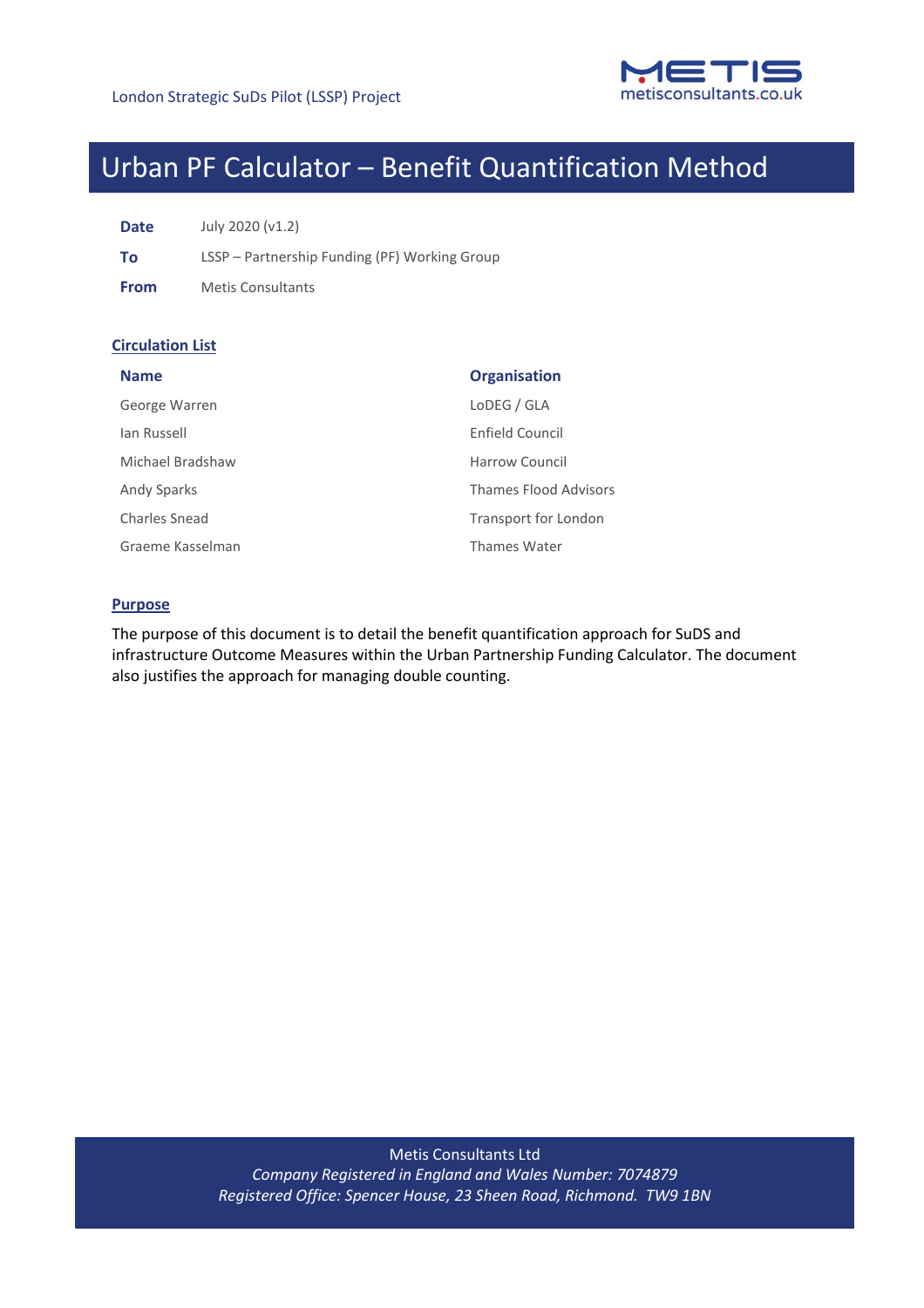

## **SuDS Outcome Measures – Quantification**

| <b>Outcome</b><br><b>Measure</b> | <b>Benefit Quantification (BEST Tool1)</b>                                                                                                                                                                                                                                                                                                                                                                                                                                                                                                                                                                                                                                                                          | <b>Comments</b>                                                                                                                                                                                                                                                                                                                                                                                                                                                              |
|----------------------------------|---------------------------------------------------------------------------------------------------------------------------------------------------------------------------------------------------------------------------------------------------------------------------------------------------------------------------------------------------------------------------------------------------------------------------------------------------------------------------------------------------------------------------------------------------------------------------------------------------------------------------------------------------------------------------------------------------------------------|------------------------------------------------------------------------------------------------------------------------------------------------------------------------------------------------------------------------------------------------------------------------------------------------------------------------------------------------------------------------------------------------------------------------------------------------------------------------------|
| SuDS OM1a -<br>Baseflow          | This benefit can be assessed in the same way as water quality (OM1b below). If the "condition of<br>the river channel and flow of water" component is expected to be improved as a result of the<br>SuDS scheme, then a proportion (one-sixth) of the appropriate monetary value from the National<br>Water Environment Benefits Survey (NWEBS) can be applied to the waterbody length over which<br>this improvement is expected to occur - improvement of baseflow is one of the six NWEBS water<br>quality improvement categories. The other five are addressed in water quality (OM1b below). Use<br>BEST QW1-F2 with the following parameters:                                                                 | The exact link between SuDS and baseflow<br>improvements has not clearly been demonstrated<br>through research to date. The BEST parameters<br>proposed address this by applying a low<br>confidence value to the 'Quantity' to account for<br>the urban catchment equivalent approach and a<br>'lower' monetary value of the change achieved.                                                                                                                               |
|                                  | Change in WFD Classification = Poor to Moderate<br>$\bullet$<br>Region - Thames<br>$\bullet$<br>Monetary Value - Lower<br>$\bullet$<br>Length of Watercourse - Use urban catchment equivalent approach of 100ha of catchment<br>$\bullet$<br>runoff quality improvement is equivalent to 1km of watercourse improvement<br>No. of NWEBS categories improved = 1 (condition of the river channel and flow of water only)<br>$\bullet$<br>Confidence - Valuation - 75% (benefits are equivalent to evidence base used to derive value)<br>$\bullet$<br>Confidence - Quantity - 25% (quantity estimation is based on an assumed transfer of benefit<br>$\bullet$<br>from catchment size treated to watercourse length) | The benefit of this measure could also be<br>quantified in simple terms as a conversion of<br>impervious to pervious surface, then the benefit<br>monetised using the Thames Water '20 for 20' rate<br>of $\approx$ E70/m <sup>2</sup> for disconnection from a (combined?)<br>sewer. The basis for this is that the runoff no longer<br>directly enters the sewer system and is either<br>attenuated or infiltrated - which achieves a similar<br>outcome to disconnection. |
| SuDS OM1b<br>- Water<br>Quality  | This addresses the other five non-baseflow related component of water quality improvement.<br>These include:<br>1. Fish<br>Other animals such as invertebrates<br>Plant communities<br>3.<br>The clarity of water<br>4.<br>The safety of the water for recreational contact<br>5.<br>Use BEST WQ2 with the following parameters:<br>Change in WFD Classification = Poor to Moderate<br>Region - Thames                                                                                                                                                                                                                                                                                                              | BEST WQ2 benefit estimation is based on work<br>done for River Basin Management Plans and<br>achievement of WFD goals. This is a reasonable<br>proxy for improvements on non-Main Rivers - to<br>accommodate this, the lower range benefit values<br>are recommended.                                                                                                                                                                                                        |

<sup>1</sup> https://www.susdrain.org/resources/best.html [February 2019 release]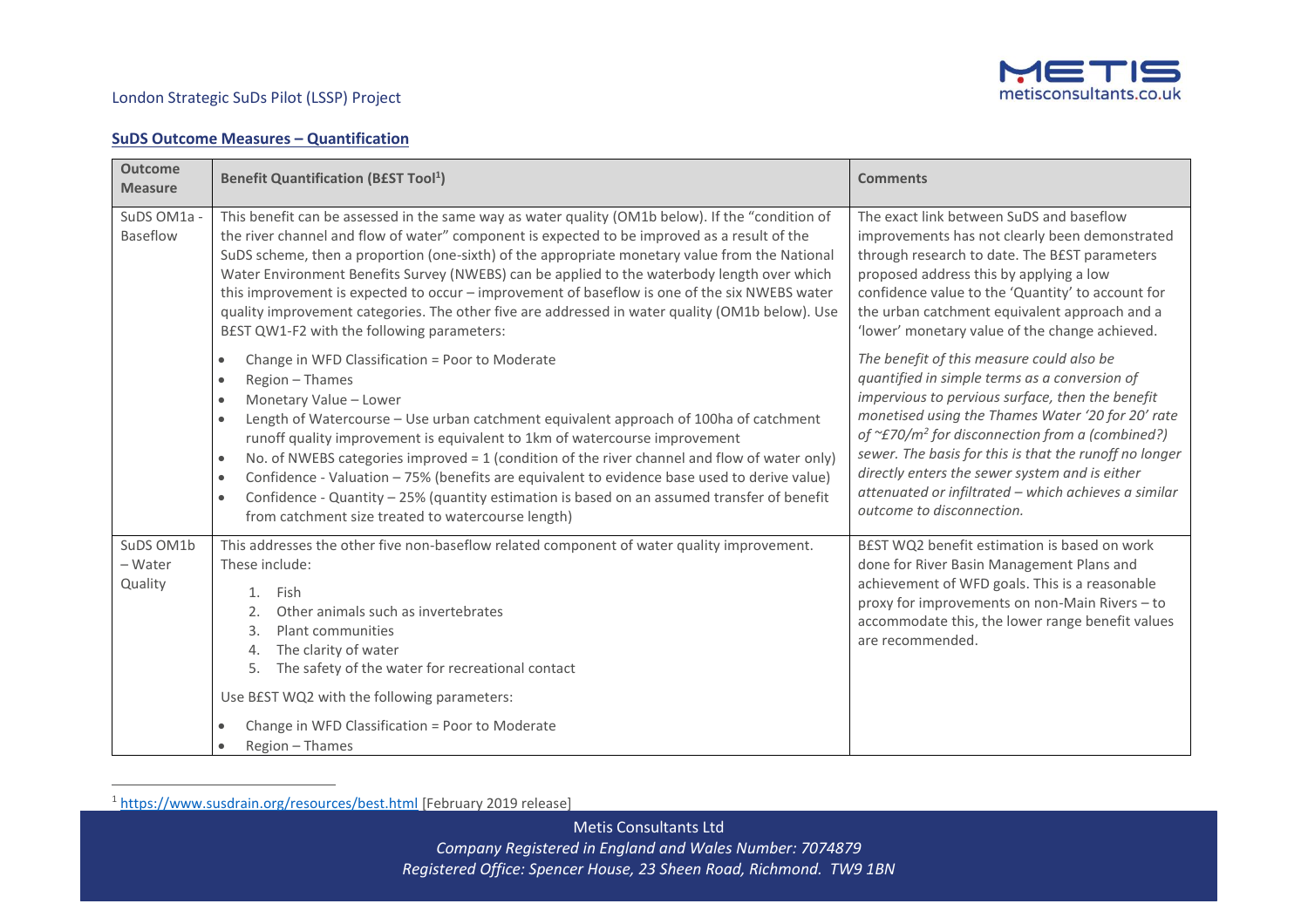

| <b>Outcome</b><br><b>Measure</b> | <b>Benefit Quantification (BEST Tool1)</b>                                                                                                                                                                                                                                                                                                                                                                                                                                                                                                                                                                                                                                                                                                                  | <b>Comments</b>                                                                                                                                                                                                                                                                                                                                                                                                                                                                                                                |
|----------------------------------|-------------------------------------------------------------------------------------------------------------------------------------------------------------------------------------------------------------------------------------------------------------------------------------------------------------------------------------------------------------------------------------------------------------------------------------------------------------------------------------------------------------------------------------------------------------------------------------------------------------------------------------------------------------------------------------------------------------------------------------------------------------|--------------------------------------------------------------------------------------------------------------------------------------------------------------------------------------------------------------------------------------------------------------------------------------------------------------------------------------------------------------------------------------------------------------------------------------------------------------------------------------------------------------------------------|
|                                  | Monetary Value - Lower<br>$\bullet$<br>Length of Watercourse - Use urban catchment equivalent approach of 100ha of catchment<br>runoff quality improvement is equivalent to 1km of watercourse improvement<br>No. of NWEBS categories improved = 2 (assuming the SuDS system conservatively improves<br>water clarity and safety for recreational contact only)<br>Confidence - Valuation - 75% (benefits are equivalent to evidence base used to derive value)<br>$\bullet$<br>Confidence - Quantity - 25% (quantity estimation is based on an assumed transfer of benefit<br>$\bullet$<br>from catchment size treated to watercourse length)                                                                                                              |                                                                                                                                                                                                                                                                                                                                                                                                                                                                                                                                |
| SuDS OM2a<br>- Air Quality       | Use BEST AQ2 with the following parameters:<br>Vegetative SuDS excluding trees - Areas (Ha) provided by proposed scheme<br>New Tress Planted - Estimate total trees and proportion into small (70%), medium (20%) and<br>large (10%) - or use actual if available.<br>Use 'Central' benefit rates for all parameters<br>$\bullet$<br>Confidence - Valuation - 100% (benefits are directly equivalent to evidence base used to<br>$\bullet$<br>derive value)<br>Confidence - Quantity - 75% (if estimated) or 100% (if based on scheme details)                                                                                                                                                                                                              | Benefit can be quickly estimated based on readily<br>available scheme data (or quickly based on<br>detailed scheme information if available)                                                                                                                                                                                                                                                                                                                                                                                   |
| SUDS OM2b<br>- Amenity           | Use BEST AM2 (Street improvement through greening) only (inclusion of other parameters<br>increases double counting overlap with other SUDS OMs) with the following parameters:<br>Estimated no. of residents: Use National Receptor Database to calculate number of properties<br>$\bullet$<br>on targeted streets and multiply by 2.4 (average household size in England) – Census $2011^2$ )<br>Monetary Values - Select based on current and proposed scenarios (based on type of current<br>٠<br>& proposed level of greening)<br>Confidence - Valuation - 75% for residential and 50% for non-residential (for combined areas<br>select the dominant landuse type)<br>Confidence - Quantity - 75% (quantity estimation is based on a proposed scheme) | Significant benefit value can also be derived by<br>accounting for increase property values in<br>benefitting areas - but this type of benefit is not<br>permitted for FCRM GiA as the benefit does not<br>accrue to 'society', but to individual home owners.<br>However, this has potential to link with internal<br>LLFA business cases as the benefit would increase<br>Borough Tax revenues in the medium to long term.<br>Potential double counting needs to be accounted<br>for between SuDS OM1b (Water Quality), SuDS |

2

[https://www.ons.gov.uk/peoplepopulationandcommunity/populationandmigration/populationestimates/bulletins/populationandhouseholdestimatesfortheunitedkingdo](https://www.ons.gov.uk/peoplepopulationandcommunity/populationandmigration/populationestimates/bulletins/populationandhouseholdestimatesfortheunitedkingdom/2011-03-21#average-household-size) [m/2011-03-21#average-household-size](https://www.ons.gov.uk/peoplepopulationandcommunity/populationandmigration/populationestimates/bulletins/populationandhouseholdestimatesfortheunitedkingdom/2011-03-21#average-household-size)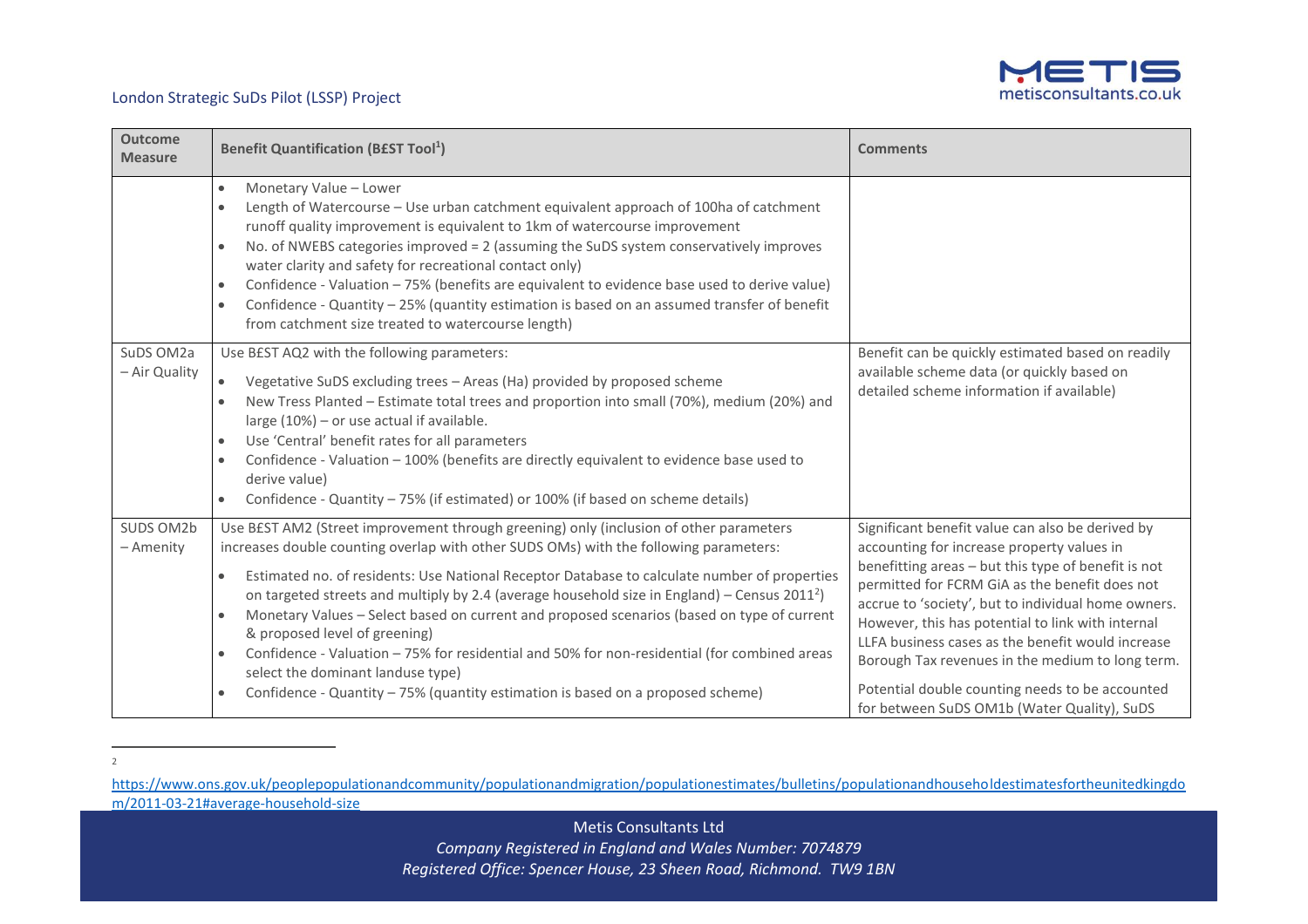

| <b>Outcome</b><br><b>Measure</b> | <b>Benefit Quantification (BEST Tool1)</b>                                                                                                                                                                                                                                                                                                                                                                                                                                                                                                                                                                                                                                                                                                                                                                                                                                                                                                                                                                                                                                                                                                                                             | <b>Comments</b>                                                                                                                                                                                                                                                                                                                                                                                                                                                                                                                            |  |
|----------------------------------|----------------------------------------------------------------------------------------------------------------------------------------------------------------------------------------------------------------------------------------------------------------------------------------------------------------------------------------------------------------------------------------------------------------------------------------------------------------------------------------------------------------------------------------------------------------------------------------------------------------------------------------------------------------------------------------------------------------------------------------------------------------------------------------------------------------------------------------------------------------------------------------------------------------------------------------------------------------------------------------------------------------------------------------------------------------------------------------------------------------------------------------------------------------------------------------|--------------------------------------------------------------------------------------------------------------------------------------------------------------------------------------------------------------------------------------------------------------------------------------------------------------------------------------------------------------------------------------------------------------------------------------------------------------------------------------------------------------------------------------------|--|
|                                  |                                                                                                                                                                                                                                                                                                                                                                                                                                                                                                                                                                                                                                                                                                                                                                                                                                                                                                                                                                                                                                                                                                                                                                                        | OM2d (Health) and SuDS OM3a/b (Biodiversity &<br>Ecology).                                                                                                                                                                                                                                                                                                                                                                                                                                                                                 |  |
| SuDS OM2c<br>- Education         | Use BEST Edu2 with the following parameters:<br>No. of Student Visits per year -<br>$\bullet$<br>Scheme within school = Assume one lesson per term per student (if education support is<br>$\circ$<br>provided) or one lesson per year per student (if no support is provided)<br>Scheme not within school = Assume 20% of students from schools within 1km visit one<br>$\circ$<br>per year<br>Monetary Value - Mid<br>$\bullet$<br>Confidence - Valuation - 75% (value estimation closely aligned with proposed scheme)<br>$\bullet$<br>Confidence - Quantity - 25% (actual number of visits proportional to level of buy-in by local<br>$\bullet$<br>schools)                                                                                                                                                                                                                                                                                                                                                                                                                                                                                                                       | Educational benefits are closely related to the<br>number of nature-based school trips generated by<br>the scheme - within or externally to a school.<br>Higher numbers of 'trips' could be estimated for<br>schemes targeted within schools (and higher<br>benefit values derived). Also note that these types<br>of benefits would only be fully realised if direct<br>engagement with local schools is undertaken to<br>raise awareness and potentially provide<br>educational resources.<br>Low risk of double counting with other OMs |  |
| SuDS OM2d<br>- Health            | Use B£ST H2b (Physical activity) and H3 (Emotional wellbeing -view over green space from homes)<br>- others not proposed to minimise double counting with other OMs - with the following<br>parameters:<br>H2b (physical activity)<br>$\bullet$<br>Estimated no. of adults (baseline) - Zero<br>$\circ$<br>Estimated no. of adults (proposed option) - As for OM2b multiplied by 25%<br>$\circ$<br>(approximate percentage of UK adults who are sedentary) multiplied by 1% (to give no.<br>of adults becoming more active)<br>Monetary value - Use default (there is only one option currently)<br>Confidence - Valuation - 50%<br>$\circ$<br>Confidence - Quantity - 75% (quantity estimation is based on a proposed scheme)<br>$\circ$<br>H3 (Emotional wellbeing - view over green space)<br>$\bullet$<br>Estimated no. of adults (baseline) - As for OM2b<br>$\circ$<br>Estimated no. of adults (proposed option) - As for OM2b (no change in no. of people -<br>$\circ$<br>but improved monetary value in proposed scenario)<br>Monetary Value - Select based on quality of space within current and proposed<br>$\circ$<br>scenarios<br>Confidence - Valuation - 50%<br>$\circ$ | Other health benefits can be derived from access<br>to permanent water bodies and non-countryside<br>green spaces. It is recommended that these are<br>assessed on a case by case basis and included in<br>Defra OM1 (total benefits) with relevant<br>adjustments to allow for double counting.                                                                                                                                                                                                                                           |  |

Metis Consultants Ltd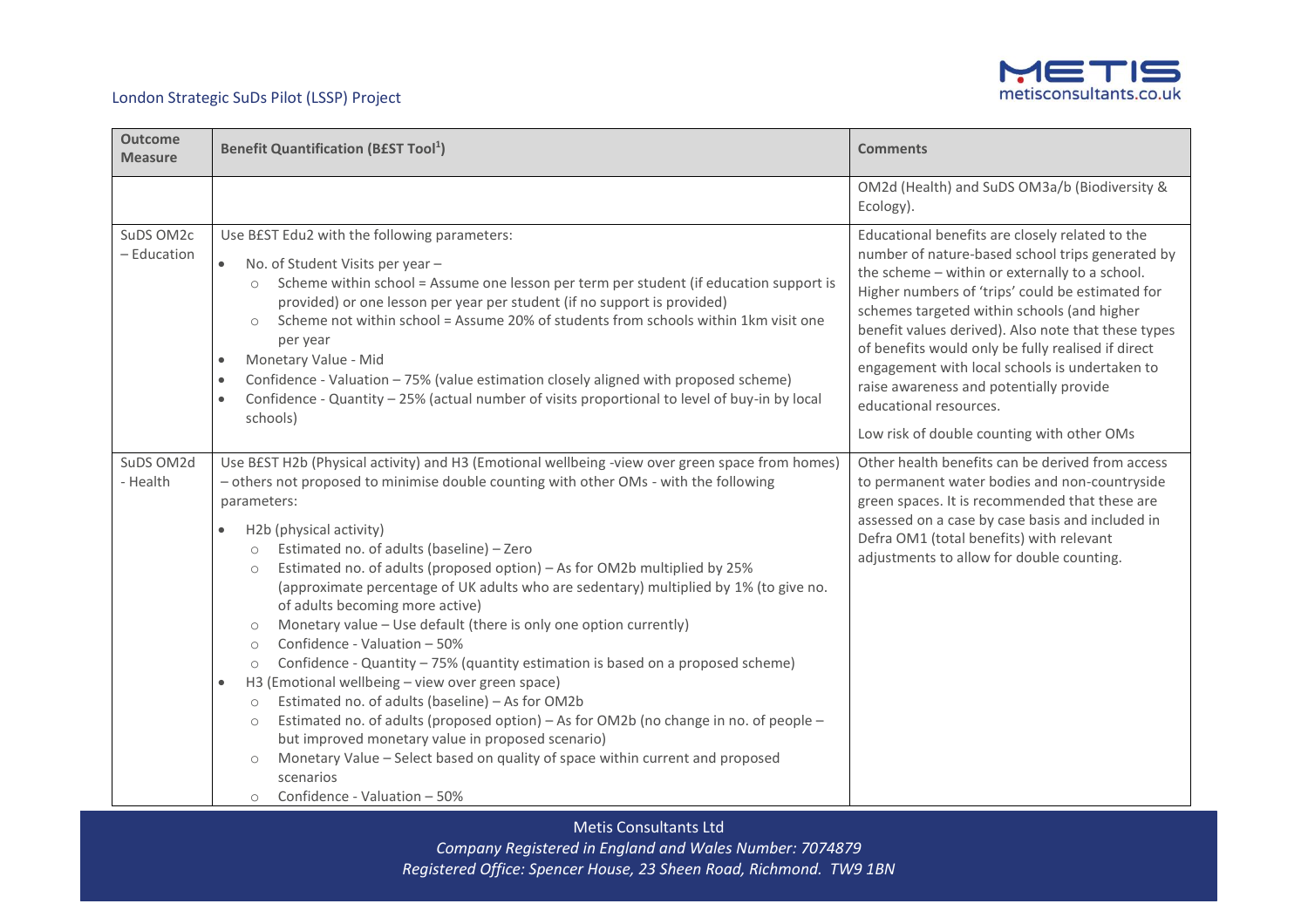

| <b>Outcome</b><br><b>Measure</b> | <b>Benefit Quantification (BEST Tool1)</b>                                                                                                                                                                                                                                                                                                                                                                                                                                                                                                                                              | <b>Comments</b>                                                                                                                                                                                                                                                                                                                                                                                                                                                              |
|----------------------------------|-----------------------------------------------------------------------------------------------------------------------------------------------------------------------------------------------------------------------------------------------------------------------------------------------------------------------------------------------------------------------------------------------------------------------------------------------------------------------------------------------------------------------------------------------------------------------------------------|------------------------------------------------------------------------------------------------------------------------------------------------------------------------------------------------------------------------------------------------------------------------------------------------------------------------------------------------------------------------------------------------------------------------------------------------------------------------------|
|                                  | Confidence - Quantity – 75% (quantity estimation is based on a proposed scheme)<br>$\circ$                                                                                                                                                                                                                                                                                                                                                                                                                                                                                              |                                                                                                                                                                                                                                                                                                                                                                                                                                                                              |
| SuDS $OM3 -$<br>Biodiversity     | Use BEST BE2 for each distinct SuDS feature type used in the proposed scheme (one per 'land use<br>type'):                                                                                                                                                                                                                                                                                                                                                                                                                                                                              | Potential for double counting with amenity, health<br>and water quality OMs.                                                                                                                                                                                                                                                                                                                                                                                                 |
| & Ecology                        | Type or area or intervention: Select the most appropriate habitat type based on the type of<br>SuDS being used from the list below:<br>Improved grassland (such as grassed swales or dry storage areas without high<br>$\circ$<br>planting density or diversity)<br>Hedgerows (most other SuDS types incorporating more diverse vegetation)<br>Wet reed beds (for any permanent water bodies)<br>$\circ$<br>Confidence - Valuation - 75% (valuation basis is closely aligned with scheme proposals)<br>Confidence - Quantity - 100% (quantity estimation is based on a proposed scheme) | The recent revision of BEST removed the most<br>appropriate monetary value for urban SuDS<br>(biodiversity preservation). In the newer version of<br>BEST, standard habitat classifications are used,<br>none of which align well with an urban<br>environment. To accommodate this change, it is<br>proposed to use 'hedgerows', 'improved grassland'<br>and 'wet reed beds' as proxies for urban<br>biodiversity & ecology benefits achieved by<br>vegetated SuDS systems. |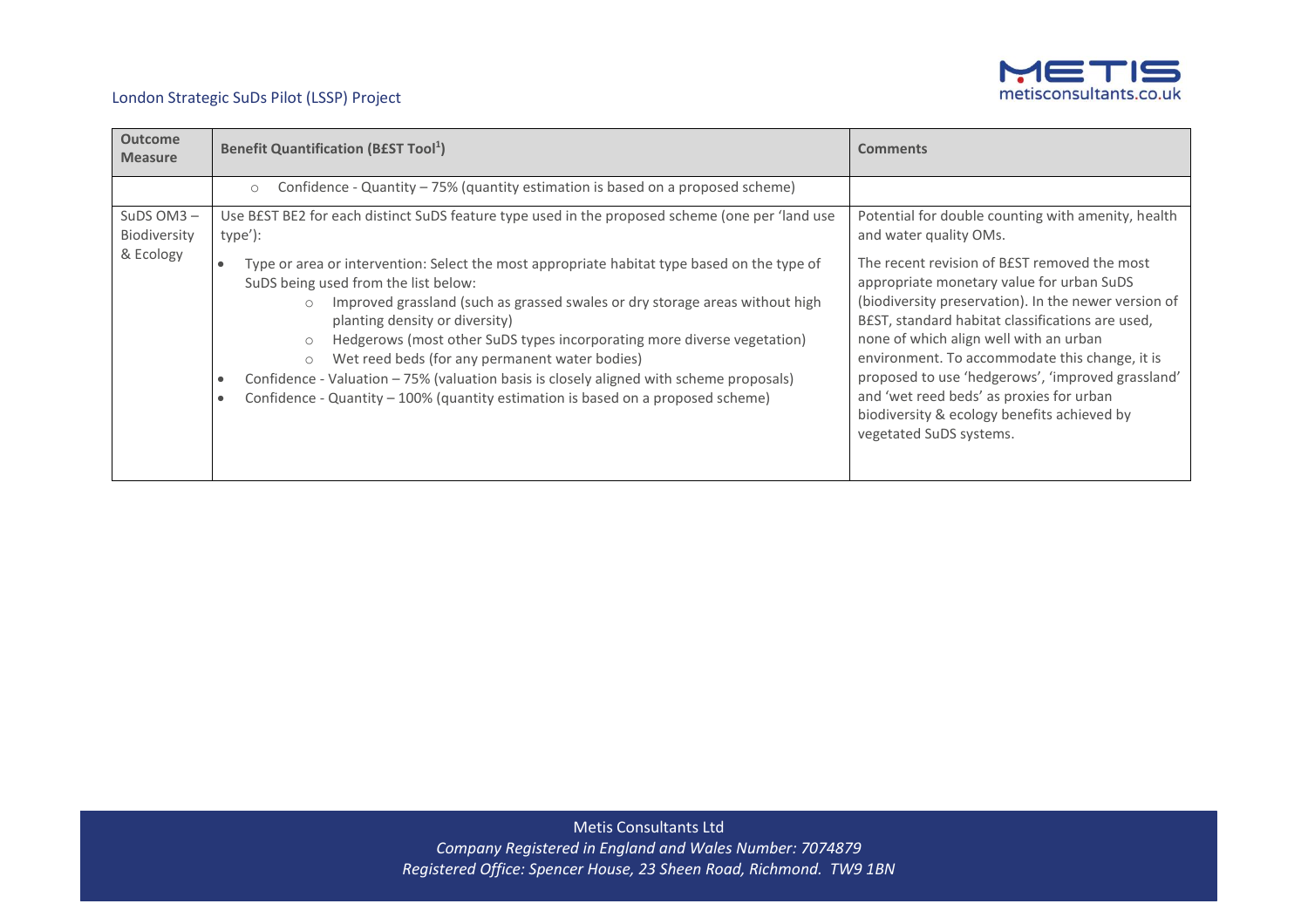

## **SuDS Outcome Measures – Double Counting**

As noted in the 'comments' column in the table above, there are several Outcome Measures that are sufficiently similar that double counting of benefits could occur. These are summarised in the diagram below along with the proposed factor to be applied to the benefits of each parameter to address double counting.

| <b>Outcome Measure</b>               | SuDS OM1a -<br><b>Baseflow</b>                                                              | SuDS OM1b - Water<br>Quality                                                           | SuDS OM2a - Air<br>Quality        | SUDS OM2b-<br><b>Amenity</b>                                                                        | SuDS OM2c-<br><b>Education</b>    | SuDS OM2d - Health                      | SuDS OM3-<br><b>Biodiversity &amp;</b><br><b>Ecology</b>                     |
|--------------------------------------|---------------------------------------------------------------------------------------------|----------------------------------------------------------------------------------------|-----------------------------------|-----------------------------------------------------------------------------------------------------|-----------------------------------|-----------------------------------------|------------------------------------------------------------------------------|
| SuDS OM1a - Baseflow                 |                                                                                             |                                                                                        |                                   |                                                                                                     |                                   |                                         |                                                                              |
| SuDS OM1b - Water<br>Quality         |                                                                                             |                                                                                        |                                   |                                                                                                     |                                   |                                         |                                                                              |
| SuDS OM2a - Air Quality              |                                                                                             |                                                                                        |                                   |                                                                                                     |                                   |                                         |                                                                              |
| <b>SUDS OM2b - Amenity</b>           |                                                                                             |                                                                                        |                                   |                                                                                                     |                                   |                                         |                                                                              |
| SuDS OM2c-Education                  |                                                                                             |                                                                                        |                                   |                                                                                                     |                                   |                                         |                                                                              |
| SuDS OM2d - Health                   |                                                                                             |                                                                                        |                                   |                                                                                                     |                                   |                                         |                                                                              |
| SuDS OM3 - Biodiversity<br>& Ecology |                                                                                             |                                                                                        |                                   |                                                                                                     |                                   |                                         |                                                                              |
| <b>Double Count Factor</b>           | 0.5                                                                                         | 0.5                                                                                    | $\mathbf{1}$                      | 0.3                                                                                                 | 1                                 | 0.7                                     | 0.5                                                                          |
| <b>Justification</b>                 | Adjust for double<br>count with water<br>quality, amenity and<br>biodiversity &<br>ecology) | Adjust for double<br>count with baseflow,<br>amenity and<br>biodiversity &<br>ecology) | No double count<br>with other OMs | Adjust for double<br>count with baseflow,<br>water quality, health<br>and biodiversity &<br>ecology | No double count<br>with other OMs | Adjust for double<br>count with amenity | Adjust for double<br>count with water<br>quality and baseflow<br>and amenity |

## **Infrastructure Outcome Measures**

Investigation into quantification of benefits related to reduced flood risk to these types of assets has shown that the following sub-categories fit best with available data:

- Infra OM1a: Critical & High Risk Infrastructure
- Infra OM1b: Electricity sub-stations
- Infra OM1c: Water & Wastewater facilities
- Infra OM1d: Transportation

Flood risk reduction benefit estimation methods for each of these items vary from non-existent (site specific study required) and straight forward to very complex. Each of the methods then requires a range of data inputs, some of which are readily available and others that are challenging (such as specific usage of a classified site or population served by a certain asset) or require site specific study to obtain.

To manage this variability and maintain the 'simple' approach used by the current OMs, a similar method to Defra OM2 (number of residential properties moved from one risk category to a lower one) is used to provide a consistent measure of reduced risk to infrastructure. This supplemented with quantified benefit where this is a straight forward appraisal exercise based on readily available data.

Metis Consultants Ltd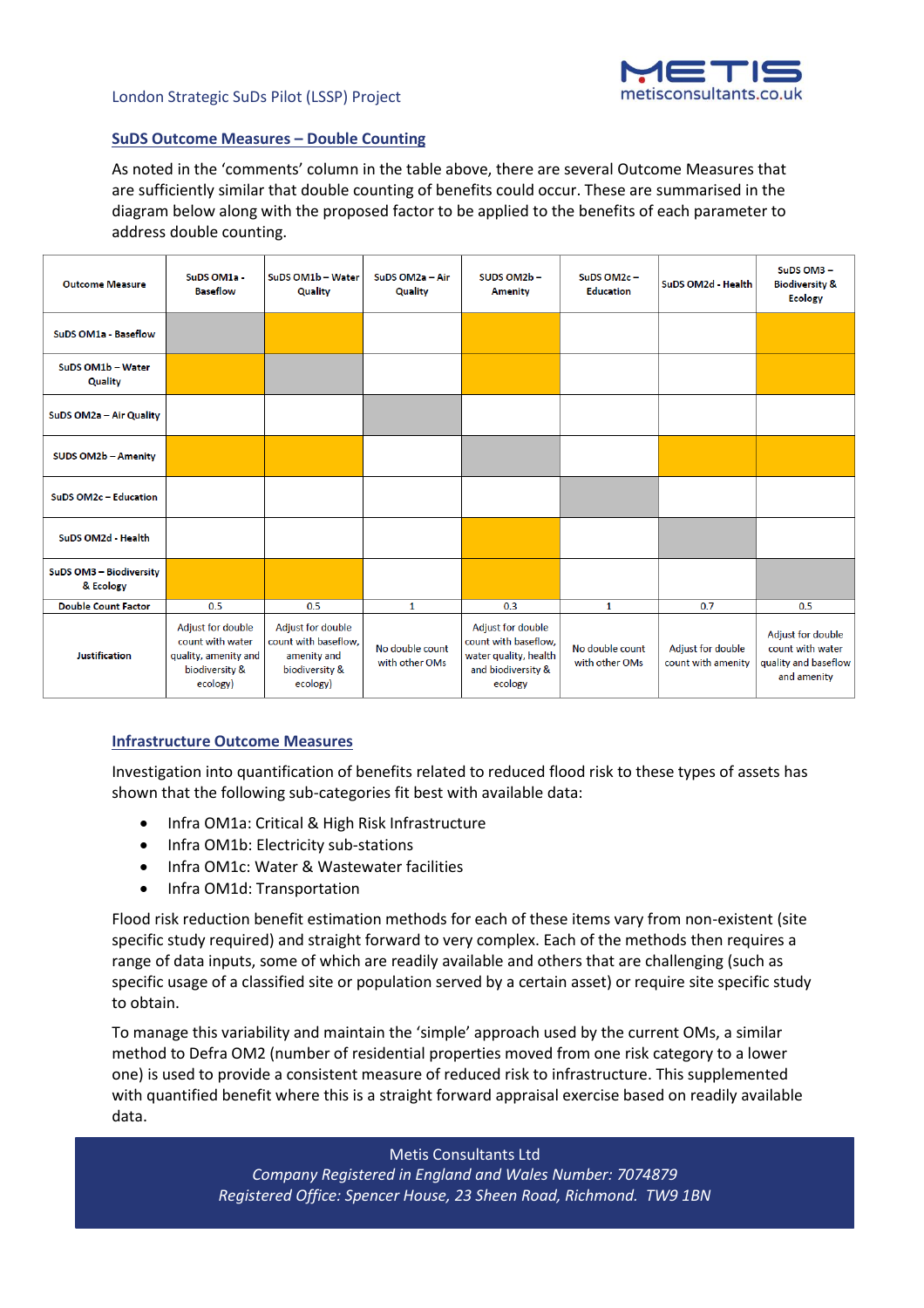

| <b>Outcome</b><br><b>Measure</b>                         | <b>Benefit Quantification</b>                                                                                                                                                                                                                                                                                                        | <b>Reference Material</b>                                              | <b>Comments</b>                                                                                                                                                                                                                      |
|----------------------------------------------------------|--------------------------------------------------------------------------------------------------------------------------------------------------------------------------------------------------------------------------------------------------------------------------------------------------------------------------------------|------------------------------------------------------------------------|--------------------------------------------------------------------------------------------------------------------------------------------------------------------------------------------------------------------------------------|
| Infra OM1a:<br>Critical & High<br>Risk<br>Infrastructure | Study area specific count of assets using National Receptor Database (NRD), OS<br>Mapping and local knowledge combined with available 1 in 200yr return period<br>flood mapping:<br>Critical Infrastructure<br>Hospitals<br>$\circ$<br>Ambulance stations<br>$\bigcirc$<br>Fire stations<br>$\bigcirc$<br>Police stations<br>$\circ$ | Multi-Coloured Manual<br>(MCM) - Chapter 6<br>(generally MCM Code = 6) | Critical infrastructure benefits are straight forward<br>to quantify using MCM methods (similar to<br>residential properties). Benefit value must be<br>separated from Defra OM1.                                                    |
|                                                          | High Risk Infrastructure - All require site specific analysis for benefit<br>quantification<br>Nuclear power stations<br>$\circ$<br>Key transport hubs (ports, airports, major train stations etc.)<br>$\circ$<br>Defence bases<br>$\bigcirc$                                                                                        | Specialist advice is<br>required                                       | High Risk Infrastructure benefits are very sensitive<br>to site specific characteristics and need site specific<br>analyses in all circumstances. As above, if<br>quantified, these benefits need to be separated<br>from other OMs. |
| Infra OM1b:<br>Electricity sub-<br>stations              | Identify sub-stations using NRD and estimate site perimeters using OS Mapping.<br>MCM then provides an estimation of population serviced based on site<br>perimeter. Estimate impact based on population serviced and reduced risk due                                                                                               | Multi-Coloured Manual<br>(MCM) - Chapter 6 (MCM<br>$Code = 960$        | Some consultation with utility provider(s) may be<br>required to determine transferability of service<br>and confirm the population served.                                                                                          |
|                                                          | to scheme (noting the standard of protection required is a 1 in 200yr return<br>period)                                                                                                                                                                                                                                              |                                                                        | The financial impact of the disruption can be<br>estimated using MCM methods but needs to be<br>site specific.                                                                                                                       |
| Infra OM1c:<br>Water &<br>Wastewater<br>facilities       | Study area specific count of assets using National Receptor Database (NRD), OS<br>Mapping and local knowledge combined with available 1 in 200yr return period<br>flood mapping:                                                                                                                                                     |                                                                        |                                                                                                                                                                                                                                      |
|                                                          | <b>Water Supply</b><br>No. of facilities<br>$\circ$<br>Population supplied (estimated from three options)<br>$\circ$<br>No specific benefit value quantification approach as site specific<br>$\circ$                                                                                                                                | Specialist advice is<br>required                                       | Sensitive to site specific characteristics and need<br>site specific analyses in all circumstances. As<br>above, if quantified, these benefits need to be<br>separated from other OMs.                                               |
|                                                          | analysis is required<br><b>Wastewater Treatment</b><br>No. of facilities<br>$\circ$                                                                                                                                                                                                                                                  | Multi-Coloured Manual<br>(MCM) - Chapter 6                             | As for electricity, some consultation with water<br>company may be required to determine                                                                                                                                             |